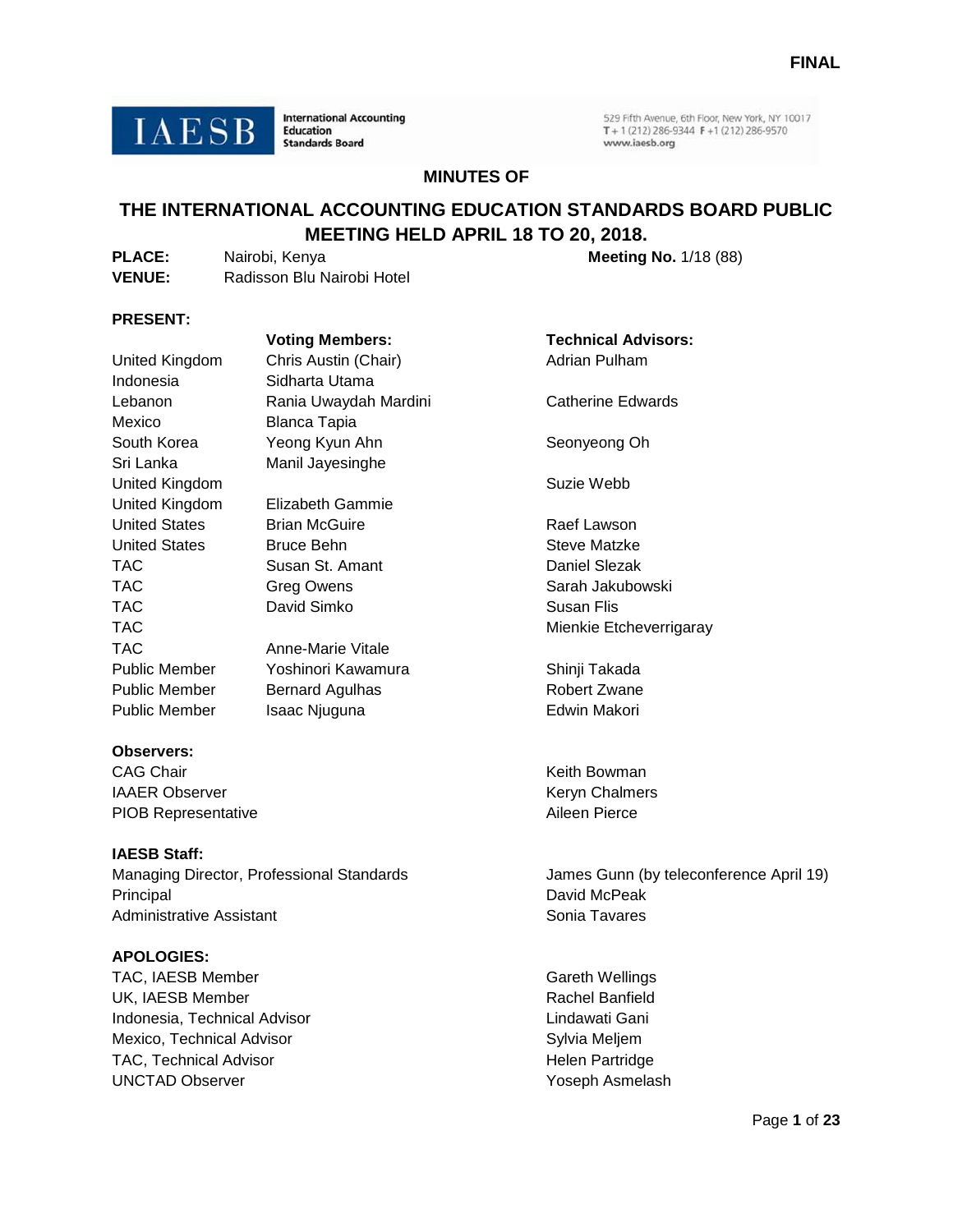# **OPENING MATTERS**

#### **1(i) Welcome**

Mr. Chris Austin, IAESB Chair, welcomed IAESB members, technical advisors, and observers to the meeting. He extended a special welcome to Ms. Catherine Edwards (technical advisor to Ms. Rania Uwaydah Mardini) and Dr. Aileen Pierce who participated in this meeting as the PIOB representative. Mr. Austin and Board members took the opportunity to serenade Ms. Rania Uwaydah Mardini, Dr. Ray Johnson, and Ms. Sonia Tavares, who were all celebrating their Birthdays on April 18.

Apologies were received from Dr. Rachel Banfield (IAESB member), Mr. Gareth Wellings, (IAESB member), Dr. Lindawati Gani (technical advisor to Dr. Sidharta Utama), Dr. Sylvia Meljem (technical advisor to Dr. Blanca Tapia), Ms. Helen Partridge (technical advisor to Ms. Anne-Marie Vitale), and Mr. Yoseph Asmelash (UNCTAD Observer). Mr. James Gunn (Managing Director, Professional Standards) provided regrets for sessions held on April 18 and 20.

#### **1(ii) Approval of Agenda**

The agenda was approved as is.

#### **1(iii) Minutes and Action List of November 2017 (Mexico City) Meeting**

The content of the minutes of the previous meeting was approved as is, but IAESB members provided a few minor typographical errors for correction.

#### **1(iv) Report from the Chair**

Mr. Austin reminded IAESB members of the need to deliberate on educational issues resulting from the agenda meeting papers with the view of protecting the public interest.

Mr. Austin acknowledged the work undertaken by Mr. Isaac Njuguna (Kenya Accountants and Secretaries National Examinations Board (KASNEB)) and Mr. Edwin Makori (Institute of Certified Public Accountants of Kenya (ICPAK)) and their staff members in hosting the IAESB CAG and IAESB meetings. He also acknowledged the massive efforts of IAESB task force and work group members in progressing the Board's work program since the November 2017 meeting. In particular, Mr. Austin thanked Steering Committee members for their contributions in preparing the IAESB's response to the Monitoring Group (MG)'s Consultation Paper, *Strengthening the Governance and Oversight of the International Audit-related Standard-setting Boards in the Public Interest.* He indicated that major take-a-ways of the letter were: (i) the need for the IAESB to remain independent subject to competent public interest oversight, with the benefit of a dedicated CAG and supported by IFAC; (ii) any changes should be more effective and clearer than the current arrangements, and accordingly avoid adding unnecessary layers of complexity; and (iii)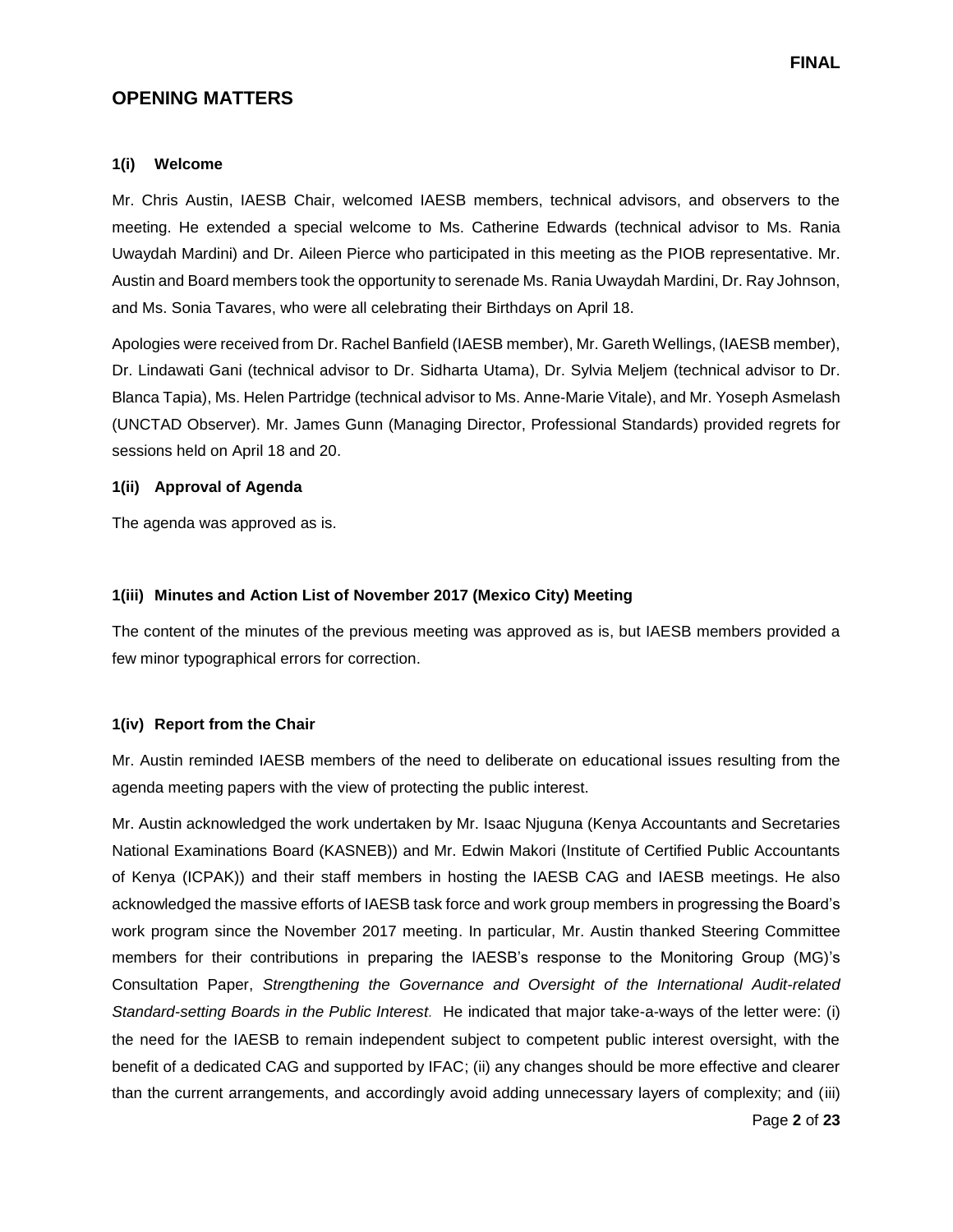any changes should strengthen the standard setting architecture and financial reporting system as a whole. He indicated concern that the current MG proposals could lead to unintended outcomes that are not in the public interest.

Mr. Austin indicated that IFAC will begin a search for a limited term staff position to provide technical assistance to the Board. Mr. Austin also indicated that he will be stepping down as IAESB Chair on December 31, 2018 and a search for a new Chair has started with a May  $8<sup>th</sup>$  deadline for expression of interest.

Mr. Austin then framed the proposed objectives of the upcoming meeting as follows, the Board will endeavor to:

- Discuss task force's proposals to dispose issues resulting from the analysis of Exposure Draft (ED) respondents' comments and endorse the next steps on the International Education Standard (IES) 7 revision project;
- Receive an update on Information and Communications Technology (ICT) information gathering activities and agree a way forward on project's milestones and timeline;
- Receive an update on the status of thought leadership and personal perspectives articles relating to professional skepticism and agree to a work plan for collecting examples of good practices from selected universities and academic networks on approaches to develop skepticism skills as part of IPD;
- Agree with the drafting guidelines for preparing Implementation Support Materials (IMSs);
- Discuss the task force's findings on a gap analysis in the IESs relating to public sector accounting, reporting and assurance and agree with next steps to prepare a project proposal;
- Receive a Stakeholders Engagement and Communications (SEC) update on work group's activities and agree to a way forward on developing an Engagement and Communications Plan (ECP); and
- Receive an update on the progress to develop a 2019-2020 IAESB work plan and agree next steps for the July meeting.

Mr. Austin also reported that he and IAESB representatives had undertaken the following speaking engagements and associated communications activities since the November 2017 meeting:

# **November 2017**

- Implementation Challenges. Colegio de Contadores Públicos de México (CCPM) IAESB Accountancy Education Forum, Mexico City, Mexico (Austin, Vitale, Simko, St. Amant, Tapia, Meljem);
- IAESB Update, November IFAC Council meeting, Brussels, Belgium (Gunn);
- Teleconference with J. Wickett, Consultant on CPA Canada Output-based CPD project (McPeak);

# **December 2017**

December 2017 PIOB meeting (Austin, Vitale; Bowman and Gunn by teleconference);

#### **January 2018**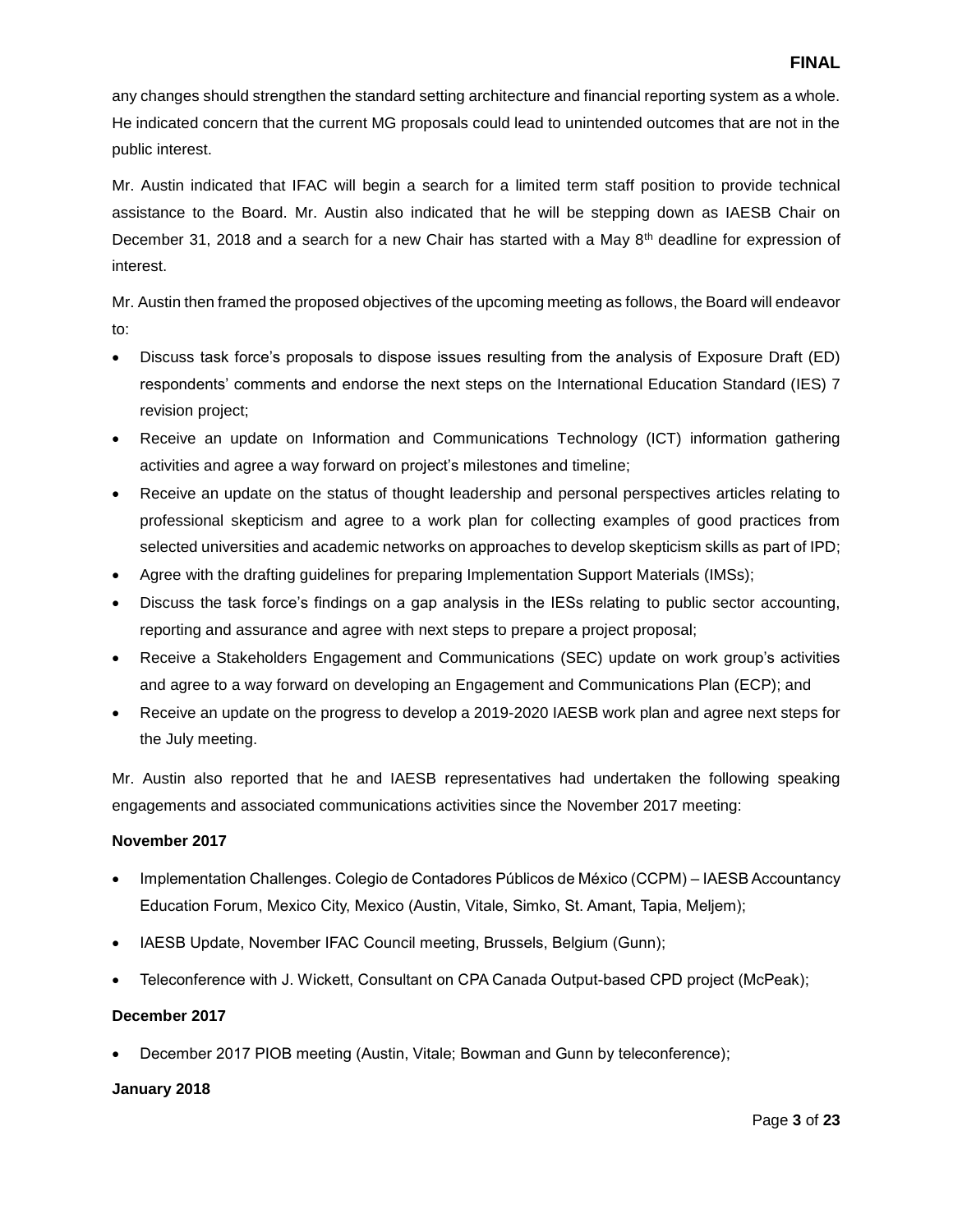- IAESB ICT Consultation, ICT Webinar with Academics (Matzke, Owens);
- IAESB ICT Consultation, ICT Webinar with Academics (Matzke, Owens, McPeak);
- SAFA Accountancy Quiz and Elocution, Kathmandu, Nepal (Austin, Jaysinghe);
- Are CFOs Future Ready? SAFA CFO Conference 2018, Kathmandu, Nepal (Austin, Jaysinghe);

#### **February 2018**

- SAFA Board of Directors meeting, Kathmandu, Nepal, (Austin);
- IAESB Update on International Education Standards, Kwansei Gakuin University Research Team, Toronto, Canada (McPeak, Yamaji, Onoe);
- Competencies necessary for the Accountant in an international environment, "Meeting for Public Accounting," Free University of Colombia, Cucuta Colombia (Tapia);

# **March 2018**

- IAESB Update, Suriname Institute of Chartered Accountants (SUVA) Delegation, New York, USA (McPeak, Lens, Van Trikt);
- IAESB ITC Consultation, GAA Education Directors meeting, Los Angeles, USA (Vitale, Owens, Matzke);
- IAESB ITC Consultation, Financial Executives Institute meeting, Los Angeles, USA (Vitale, Owens, Matzke);
- IAESB ITC Consultation, IFAC PAIBC meeting, New York, USA (Vitale, Partridge);
- IAESB ITC Update, IFAC Technology Advisory Group, Teleconference (Vitale, McPeak);
- IAESB Update, International Public Sector Accounting Standards Board March 2018 Meeting, New York, USA (Austin, Uwaydah-Mardini, Pulham, McPeak); and
- IAESB Update, PIOB meeting, Madrid, Spain (Gunn).

# **CURRENT PROJECTS**

# **2. REVISION OF IES 7, CONTINUING PROFESSIONAL DEVELOPMENT**

Page **4** of **23** Ms. Susan St. Amant, IES 7 Revision task force chair, provided IAESB members with copies of papers on Analysis of Respondents on IES 7 Exposure Draft, IES 7 Crosswalk of Comments, Marked-up Version of Proposed Wording for IES 7, Clean Version of Proposed Wording for IES 7, as well as an Issues paper that identified questions for discussion. In addressing the respondents' feedback on the IES 7 Exposure draft the Board first deliberated on significant issues relating to (i) clarifying the input-based approach to CPD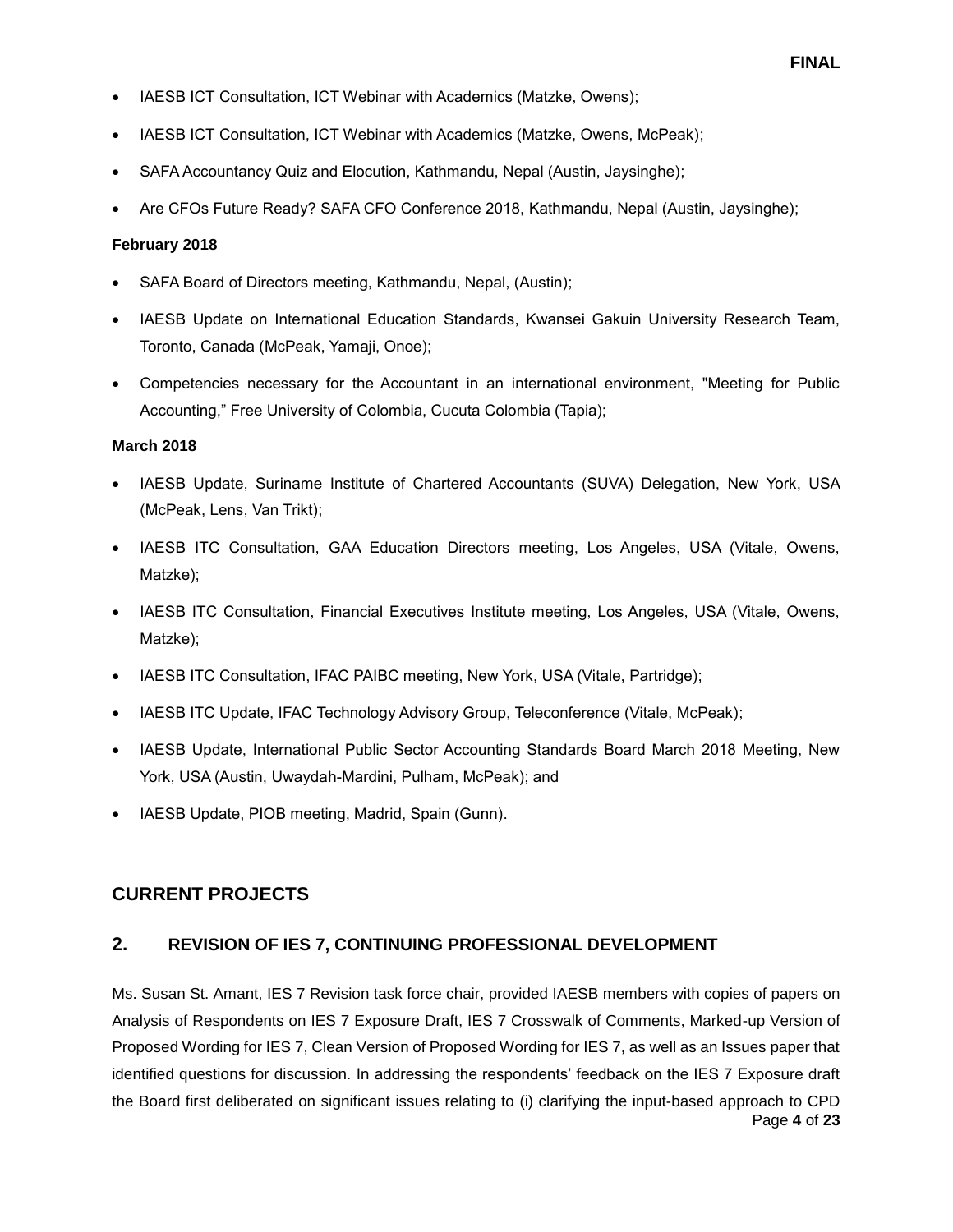measurement by providing examples of input measures in the Explanatory Material section, (ii) focusing CPD requirements on developing and maintaining professional competence, and (iii) clarifying expectations for the input-based and output-based measurement approaches for CPD activities by providing examples of evidence that are used to explain monitoring and enforcement in the Explanatory Material section. The Board, then, deliberated on issues raised by respondents and how to dispose of these issues in the objective statement, requirements, explanatory material, and introduction, as well as discussed what subject areas required further implementation guidance. The following summarizes the Board's discussion.

# **IAESB Discussion of Issues**

## **Input-based approach to CPD measurement**

IAESB members expressed a mixed view on whether to remove the input measures from the input-based requirement on CPD measurement. The majority of members supported the removal of input measures from the requirement because it:

- Aligns with the view that there is no rationale or evidence from academic or professional literature to support the specified number of hours or CPD units that is identified in the extant requirement;
- Recognizes that prescribing at least 120 CPD hours (or equivalent learning units) over 3 years and at least 20 CPD hours (or equivalent learning units) each year are not supported by academic literature as a measurement approach of CPD activity to develop and maintain professional competence;
- Enables roles that have greater responsibility to the public or pose a greater risk to the public to require more hours or CPD units than that identified in the extant requirement;
- Provides greater flexibility for member bodies to adopt "byte sized learning units" that are less than an 1-hour CPD unit; and
- Adheres to a principles-based approach for setting standards and is consistent with the formulation of other extant IES requirements.

A minority of members requested that the specified number of hours or CPD units should be included in the input-based requirement on CPD measurement. These members indicated that in certain jurisdictions there continues to be challenges in enforcing members to complete the minimum number of CPD hours over a three-year period and noted that it may be too soon to remove hours of CPD units from the requirement for some IFAC member bodies. These members suggested that more investigation was needed to understand whether unintended consequences would occur because of the removal of the input measures; while, others suggested that those who do not comply with the input measures should be required to justify why they cannot meet the input measure.

# **Focusing CPD Requirements on Developing and Maintaining Professional Competence**

Page **5** of **23** IAESB members agreed with the CAG members' view that the requirements should emphasize the link between CPD and professional competence, which is consistent with the purpose of IES 7 (See Paragraph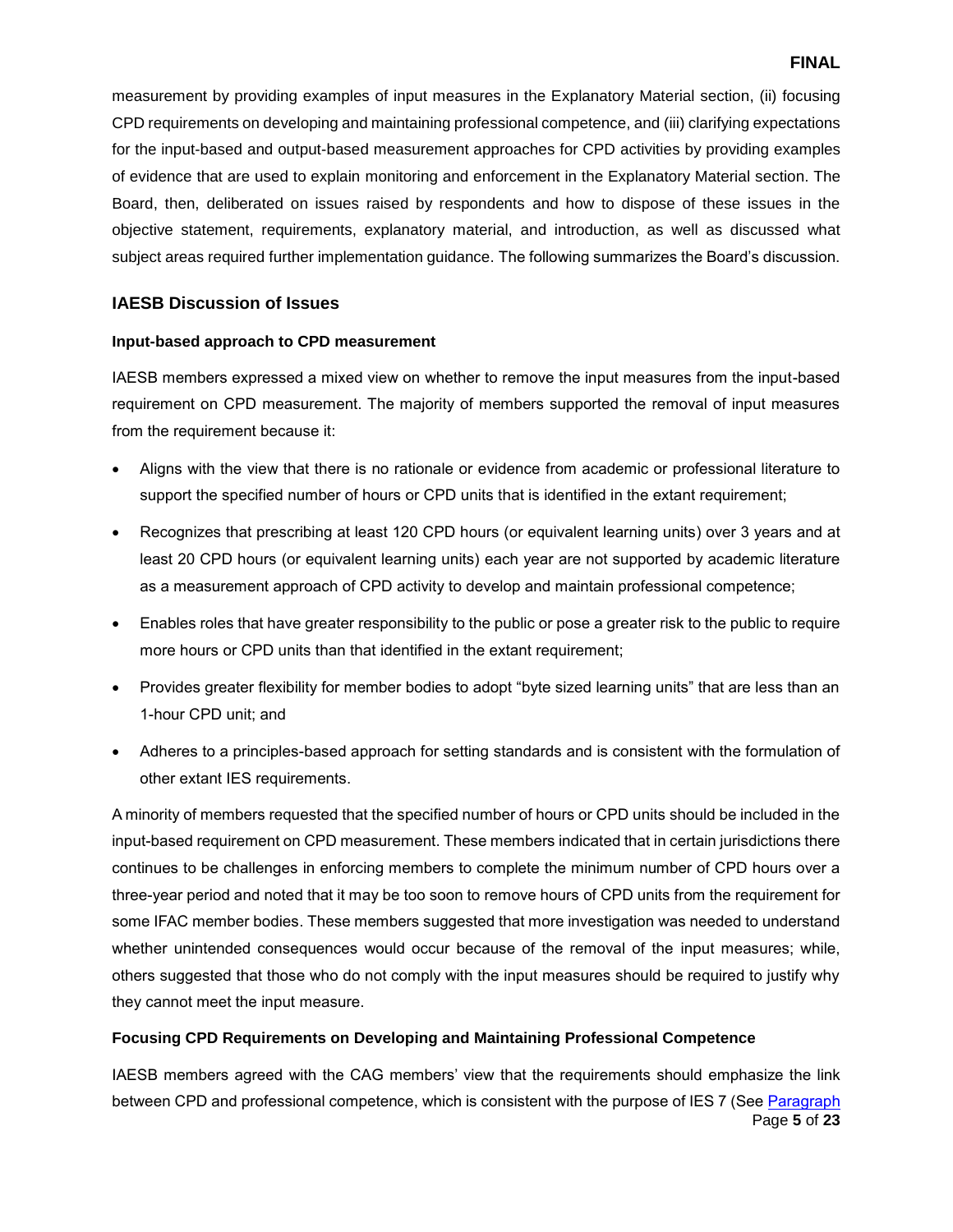1 of Agenda Item 2-5 [of the April 2018 meeting\)](http://www.iaesb.org/system/files/meetings/files/2-5-Proposed-Wording-of-IES-7-revised-Clean.pdf) and the [IAESB Framework \(2015\)](http://www.ifac.org/publications-resources/2017-handbook-international-education-pronouncements) document. However, IAESB members expressed a mixed view on whether to use the phrase, "that develops and maintains professional competence", in paragraphs 9, 12, 13, and 14 (See [Agenda Item 2 of the April 2018 IAESB](http://www.iaesb.org/system/files/meetings/files/Agenda-2-IES-7-Continuing-Professional-Development.pdf)  [meeting\)](http://www.iaesb.org/system/files/meetings/files/Agenda-2-IES-7-Continuing-Professional-Development.pdf). A minority of IAESB members opposed its use because it is already included in the Glossary definition of CPD. The DWG advised that its inclusion may suggest or imply that there is such a thing as CPD that does not develop and maintain professional competence. A majority of members supported its inclusion in the requirements for CPD measurement because it reinforced the goal on developing and maintaining professional competence, but identified how the output-based and input-based approaches are to be demonstrated for measurement purposes. It was suggested that the use of this phrase should be reviewed to ensure consistency in both the revised standard and Glossary.

## **Providing Examples of Evidence for Monitoring and Enforcement**

IAESB members agreed that examples of evidence for monitoring and enforcement should be referred to when explaining the requirements on output-based and input-based measurements approaches measurement in Explanatory Material section. However, IAESB members expressed a mixed view on whether to do this by including cross-referencing of paragraphs in the Explanatory Material section. A majority of members favored including cross-referencing of paragraphs because it enabled users to fully understand the inter-connectivity of concepts when explaining the measurement requirements in the Explanatory Material section. The DWG advised that cross-referencing paragraphs within the Explanatory Material section might confuse readers and is inconsistent with previous drafting work on the IESs. A minority of members opposed including cross-referencing because it created the potential issue of applying analogy; that is, identifying correspondence or partial similarity of concepts which can be misleading in understanding an explanation. Some members advised that a careful review of the Explanatory Material section should be done when applying cross-referencing of paragraphs to mitigate this effect.

# **Review of Introduction, Objective, Requirements and Explanatory Material Sections**

#### **Introduction**

IAESB members suggested the following changes to paragraph 5 of the Introduction and accompanying paragraphs in the Explanatory Material section (Se[e Agenda Item 2-5 of the April 2018 IAESB meeting\)](http://www.iaesb.org/system/files/meetings/files/2-5-Proposed-Wording-of-IES-7-revised-Clean.pdf):

- Paragraph 5: Keep the word, 'networking', and delete the phrase, 'sharing of knowledge and experiences' because this activity was seen to be included in networking;
- Paragraph A2: Clarify the paragraph's wording by reviewing the use of the words, 'conversely', 'update', and 'enhance'; reversing the sequencing of descriptions of maintain and develop; revisiting the description around the word, 'maintains', to recognize a continuing approach; and revisiting the description around the word, 'develops', to include the ideas of lifelong learning to reflect ongoing pursuit;
- Paragraph A3: Use 'ongoing' rather than 'continuing'; and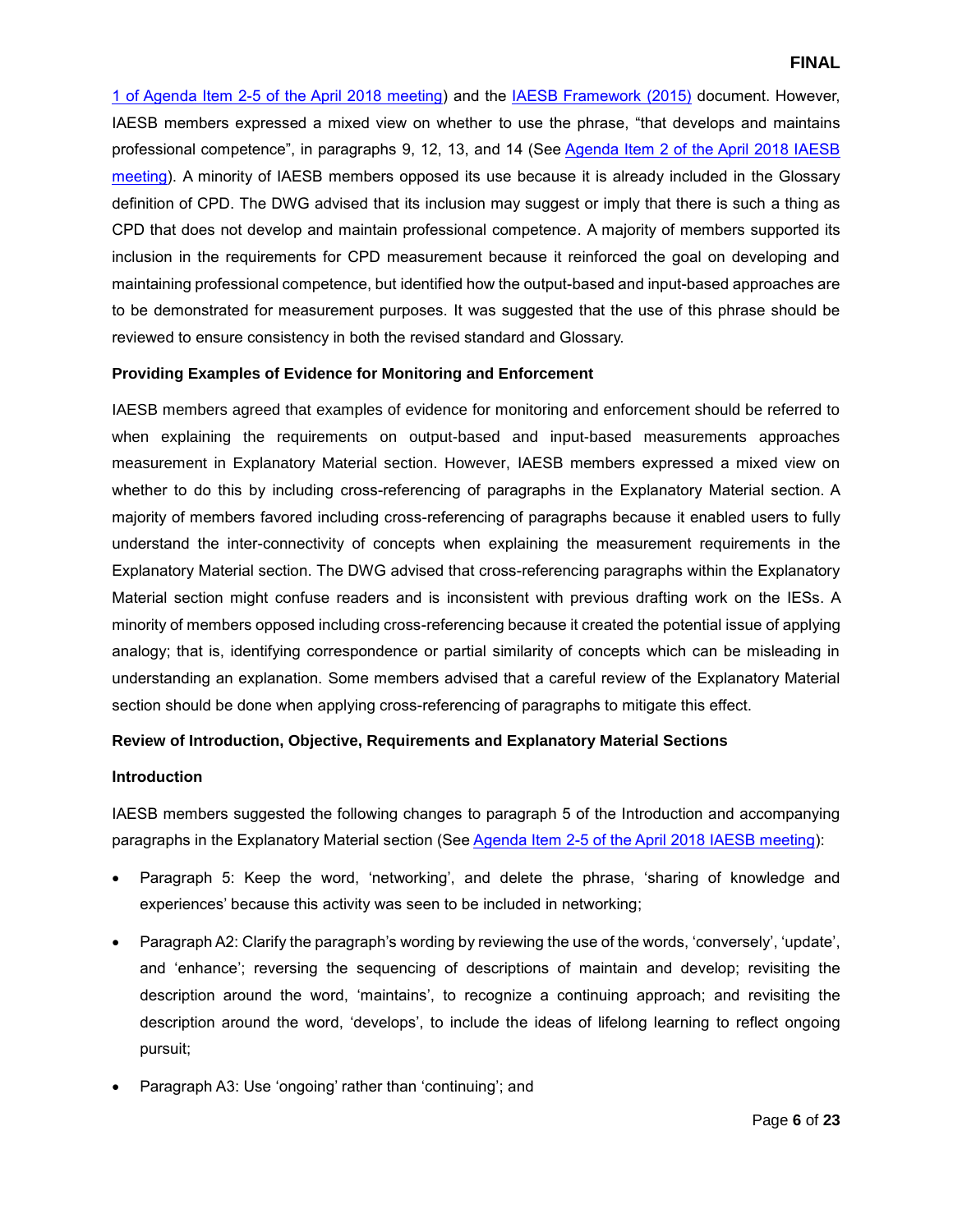Paragraph A4: Use the word, 'are', rather than the phrase, 'continue to be'.

Board members suggested that paragraph A2 should be removed and included in the Glossary or the Framework (2015) document because the proposed wording may be unintentionally narrow in its description of what it means to 'develop and maintain professional competence'. The concept of 'develops' also applies to situations when new roles or career progression are not being pursued and the concept of 'maintains' extends to more than just those competence areas and proficiencies obtained at the end of IPD.

## **Objective**

IAESB members suggested the following changes to paragraph 8 on the Objective and accompanying paragraph in the Explanatory Material section (Se[e Agenda Item 2-5 of the April 2018 IAESB meeting\)](http://www.iaesb.org/system/files/meetings/files/2-5-Proposed-Wording-of-IES-7-revised-Clean.pdf):

- Paragraph 8: Clarify the paragraph's wording by using, 'is for', rather than 'have'; replacing 'through the undertaking of' with 'by undertaking'; and using the phrase, 'role of a professional accountant', rather than the phrase, 'in the accountancy profession'; and
- Paragraph A7: Clarify the paragraph's wording by using the word, 'performance', rather than 'provision'.

IAESB members suggested that the objective statement in paragraph 8 needed to emphasize the undertaking of CPD to develop and maintain professional competence rather than developing and maintaining professional competence. IAESB members also agreed to remove the public interest reference in the objective statement because it is already established in the Framework (2015) document. In addition, there exists roles of a professional accountant that do not directly impact the public interest. IAESB members supported the view that learning outcomes should not be prescribed in IES 7 because there would too many learning outcomes needed to address the many roles performed by professional accountants. IAESB supported keeping the Explanatory Material paragraph explaining the objective statement because it is consistent with those paragraphs used in other IESs.

#### **Requirements**

#### *CPD for Professional Accountants*

IAESB members suggested the following changes to paragraph 9 on the Requirement for CPD for Professional Accountants and accompanying paragraphs in the Explanatory Material section (Se[e Agenda](http://www.iaesb.org/system/files/meetings/files/2-5-Proposed-Wording-of-IES-7-revised-Clean.pdf)  [Item 2-5 of the April 2018 IAESB meeting\)](http://www.iaesb.org/system/files/meetings/files/2-5-Proposed-Wording-of-IES-7-revised-Clean.pdf):

- Paragraph 9: Clarify the paragraph's wording by using the phrase, 'role of a professional accountant', rather than the phrase, 'in the accountancy profession';
- Paragraph A8: Clarify the paragraph's wording for bullet (a) by updating to the revised version of the IESBA Ethics Code (2018) and for bullet (b) by deleting the phrase, 'in all sectors', to avoid redundancy;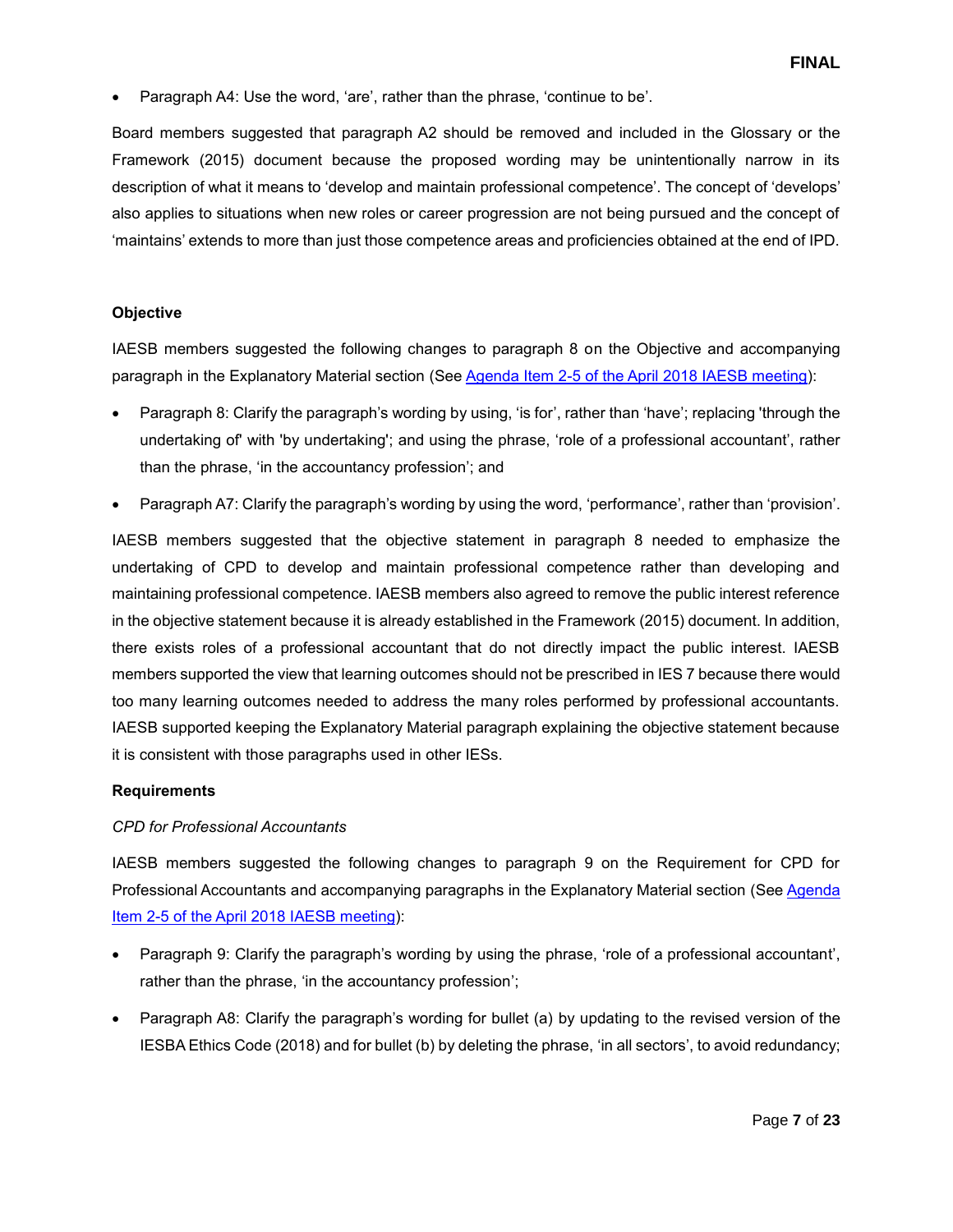- Paragraph A10: Re-position this paragraph as explanatory material for requirement on output–based measurement approach and clarify the paragraph's wording by using the phrase, 'can be', rather than the word, 'is', to avoid creating a hidden requirement;
- Paragraph A11: Clarify the paragraph's wording by using the phrase, 'identify, undertake, and record relevant CPD', rather than the phrase, 'take a more active role in their CPD', so as to provide a sharper focus on expected activities and use the phrase, 'personal development gaps', rather than the phrase, 'personal learning and development gaps', so to ensure a more inclusive interpretation development gaps than IES learning outcomes; and
- Paragraph A16: Clarify the paragraph's wording because the proposed wording may be too narrow and may not be descriptive of roles within the accountancy profession and re-position this paragraph as earlier explanatory material so as to provide a better understanding of the types of roles performed by professional accountants.

Several IAESB members suggested that the wording of the requirement on CPD for professional accountant would be improved if the target audience included professional accountants. In addition, some members suggested that paragraphs A11 to A14 should be repositioned to support the requirement on the promotion and access to CPD. IAESB members also suggested several small editorial changes to paragraphs A9, A12, and A14 to improve the clarity. These changes addressed issues that improved the understanding without substantially changing the content of these paragraphs.

# *Promotion and Access to CPD*

IAESB members suggested the following changes to paragraphs of this Explanatory Material section (See [Agenda Item 2-5 of the April 2018 IAESB meeting\)](http://www.iaesb.org/system/files/meetings/files/2-5-Proposed-Wording-of-IES-7-revised-Clean.pdf):

- Paragraph A18: Clarify the paragraph's wording by including a new bullet (b) 'that encourages the use of a CPD Framework to support relevant learning and development'; and
- Paragraph A20: Clarify the paragraph's wording by including the phrase, 'planned and un-planned learning and development activities that IFAC member bodies may promote for CPD', so to qualify learning and development activities and ensure consistency with the wording of the requirement.

#### *Measurement of CPD*

IAESB members suggested the following changes to paragraph A21 of this Explanatory Material section (Se[e Agenda Item 2-5 of the April 2018 IAESB meeting\)](http://www.iaesb.org/system/files/meetings/files/2-5-Proposed-Wording-of-IES-7-revised-Clean.pdf):

Paragraph A21: Clarify the paragraph's wording by including the phrase, 'of CPD in terms of the achievement of learning outcomes or completion of a specified amount of adequate learning and development activities', to describe measurement of CPD in terms of what it is evaluating; that is, evidence to achieve learning outcomes and to complete a specified amount of adequate learning and development activities.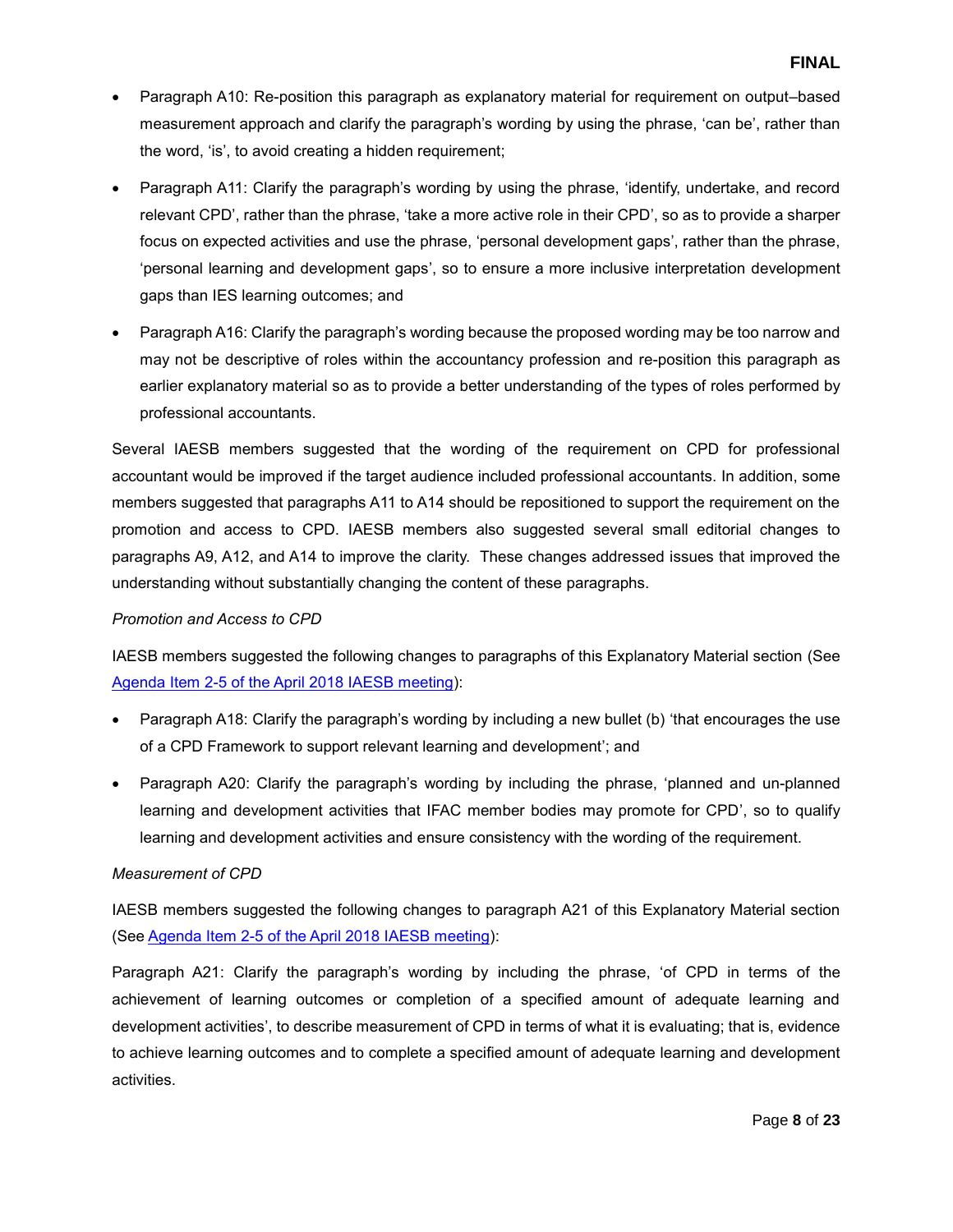## *Output-based Approach*

IAESB members suggested the following changes to paragraph 13 on the Requirement for Output-based Approach and accompanying paragraphs in the Explanatory Material section:

- Paragraph 13: Clarify the paragraph's wording by using the phrase, 'roles as professional accountants', rather than the phrase, 'in the accountancy profession'; and
- Paragraph A23: Clarify the paragraph's wording by using the phrase, 'measures CPD in terms of', rather than the phrase, 'focuses on', to describe what the output-based approach is expected to do.

IAESB members suggested that the term, 'learning outcomes', should be described to ensure that reader understands what is expected of learning outcomes in relation to a competence area, how learning outcomes can be achieved, and what should be considered when including them in programs of CPD.

## *Input-based Approach*

IAESB members suggested the following changes to paragraph 14 on the Requirement for Input-based Approach and accompanying paragraphs in the Explanatory Material section:

 Paragraph 14: Clarify the paragraph's wording by removing the word, 'adequate', to avoid creating undefined expectations and by using the phrase, 'roles as professional accountants', rather than the phrase, 'in the accountancy profession', to remove the unintended consequence of narrowing the scope of the requirement in certain jurisdictions.

IAESB members also suggested several small editorial changes to paragraphs A25 and A26 to improve the clarity. These changes addressed issues that improved the understanding without substantially changing the content of these paragraphs.

#### *Use of Both Measurement Approaches*

IAESB members suggested that the clarity of paragraph A28 could be improved by sharpening the differences within each bullet and among bullets (a), (c), and (d).

# *Monitoring and Enforcement of CPD*

IAESB members suggested the following changes to paragraphs of this Explanatory Material section (See [Agenda Item 2-5 of the April 2018 IAESB meeting\)](http://www.iaesb.org/system/files/meetings/files/2-5-Proposed-Wording-of-IES-7-revised-Clean.pdf):

- Paragraph A31: Clarify the paragraph's wording by using the phrase, 'and retained', to describe the characteristics of verifiable evidence, and to reposition the paragraph earlier in the section on monitoring and enforcement of CPD to improve understanding;
- Paragraph A35: Clarify the paragraph's focus on systematic monitoring by replacing the reference to reviewing with other activities because reviewing has a particular meaning in engagements and by adding a fourth bullet on working with regulators or other licensing regimes to assist in monitoring and enforcing CPD requirements; and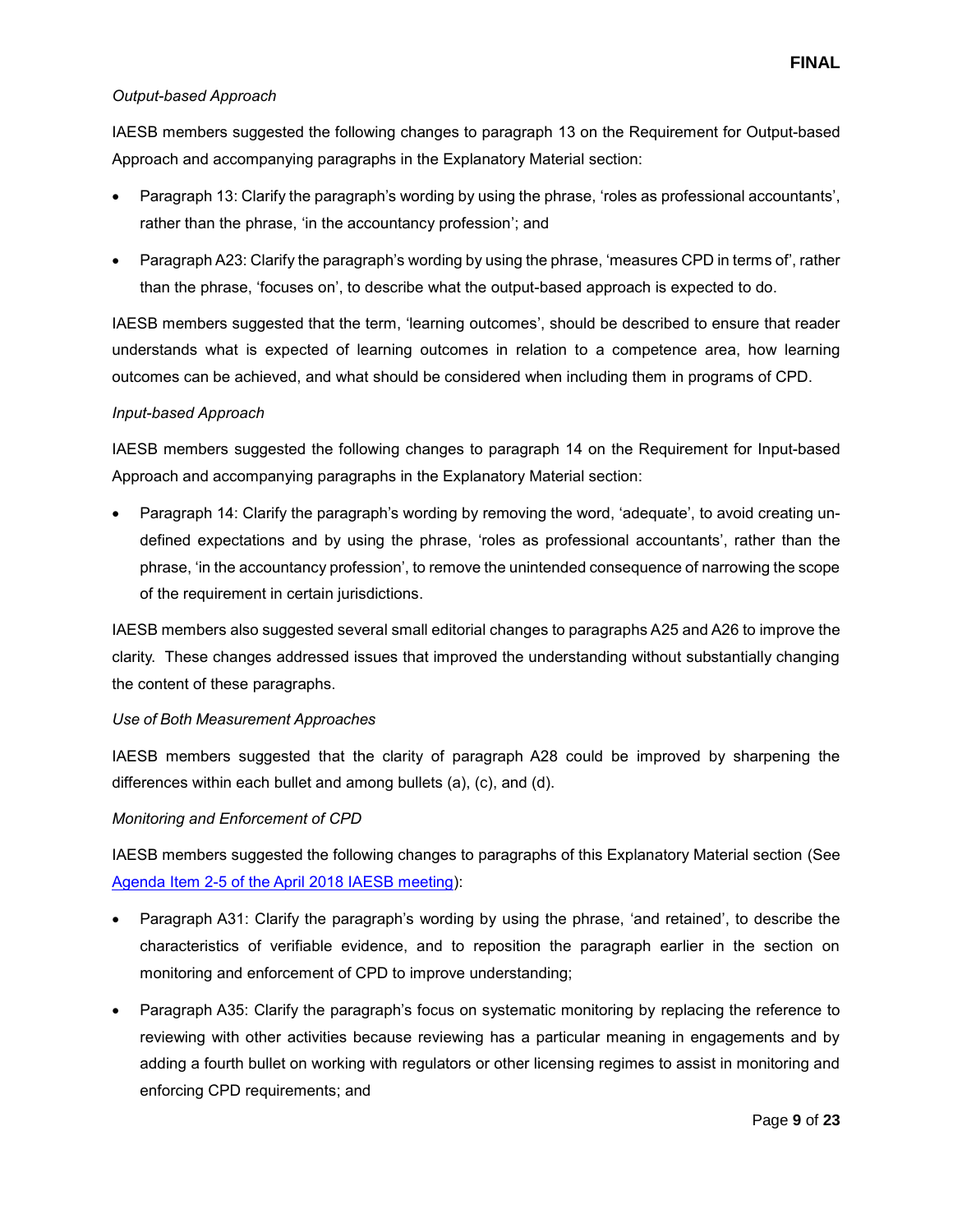Paragraph A37: Clarify the paragraph's last sentence by removing any judgmental reference to the standard being overly burdensome on an IFAC member body because standards should adopt a neutral perspective and avoid recognizing resource or other practical constraints.

IAESB members also suggested several small editorial changes to paragraphs A30, A37, and A42 to improve the clarity. These changes addressed issues that improved the understanding without substantially changing the content of these paragraphs.

Finally, IAESB members agreed that the proposed wording changes did not significantly change the content of the IES 7 Exposure Draft (June 2017) and should not be re-exposed to the public.

# **Proposed Way Forward**

The IAESB Chair directed the task force to integrate comments on content from CAG and Board members, and on drafting from DWG members, and then prepare for the Board a revised version of the IES 7 Exposure Draft for review with the aim of obtaining its approval at the July IAESB meeting.

# **3**. **PUBLIC SECTOR ACCOUNTING, REPORTING, & ASSURANCE**

Ms. Rania Uwaydah-Mardini, Public Sector task force chair, provided IAESB members with an Issues paper that included discussion questions on the task force's methodology of reviewing literature and stakeholder outreach, findings from analyses of competency frameworks and syllabi, and gap analysis of IESs competence areas and learning outcomes. The following summarizes the Board's discussion.

# **IAESB Discussion of Issues**

# **Methodology and Analysis**

In general, IAESB members were supportive of the task force's approach in capturing information from a wide range of perspectives. However, several members suggested that further information on knowledge and skills could be obtained from curricula of professional accountancy organization's education programs and specializations. Members indicated that further effort was needed to clarify the scope of the project. In particular, members questioned whether Not-For-Profit (NFP) entities should be included in the proposed scope. Members also indicated that including NFP entities would have an impact on whether additional learning outcomes would be needed for IPD programs. It was suggested that the analysis provide more information to understand why NFP entities should or should not be included in the scope of the project.

Several members indicated that the findings of the analysis supported the view that competence areas and accompanying learning outcomes of the extant IESs did not adequately cover the development of competence needed for the public sector. IAESB members agreed with the following differences identified in IESs 1, 2, 4, 7, and 8 by the task force: i) Differences relating to perspective and attributable basically to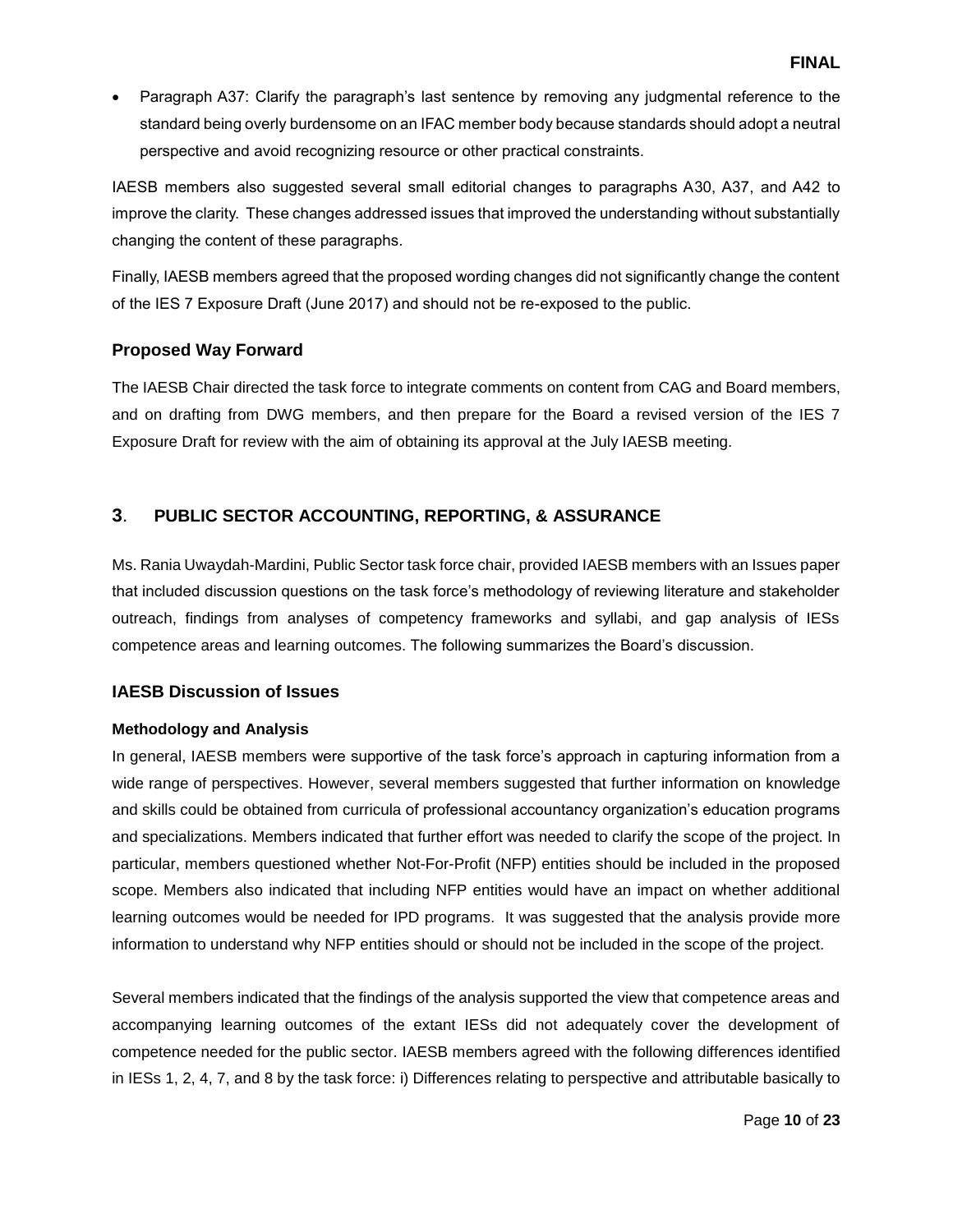## **FINAL**

the absence of PS references; ii) Substantive gaps attributable to competencies and related knowledge requirements that are sector specific; and iii) Differences pertaining to highly specialized areas such as compliance and performance audits. It was also suggested that more effort should be placed on identifying areas in the public sector where additional skills and competence are needed, such as: tendering and procurement processes, prevention of electronic crime, and public sector assurance.

#### **Project Proposal**

IAESB members agreed that further work was needed to develop a project proposal that would clarify the project scope, determine whether the project has sufficient resources and identify what other, if any, additional resources are needed. It was suggested that the task force gather information on the number of professional accountants who work in the public sector and are members of IFAC member bodies. This information would enable to better understand how to engage with this type of stakeholders. Several members indicated that additional consultation was needed to clarify the project's direction and to inform the Board's decision-making on significant issues. It was suggested that the task force could develop an Invitation To Comment (ITC) consultation paper to gather this advice.

## **Proposed Way Forward**

IAESB members directed the Public Sector Accounting, Reporting, and Assurance task force to continue its work to prepare a project proposal and provide an update on the project's status to the Board at its July meeting.

# **4. INFORMATION & COMMUNICATIONS TECHNOLOGY**

Ms. Anne-Marie Vitale, Information and Communications Technology task force chair, provided IAESB members with copies of papers that provided ICT survey results, questions used in outreach activities with stakeholders, list of member bodies involved with outreach, and methodology used to evaluate the need of ICT in other SSBs' standards, as well as an Issues paper that identified questions for discussion. The following summarizes the Board's discussion.

#### **IAESB Discussion of Issues**

#### **Proposed Descriptors of Five ICT Elements**

In general, IAESB members supported the proposed descriptors for the five ICT elements (See Page 3 of [Agenda 4-1 of IAESB April 2018 meeting\)](http://www.iaesb.org/system/files/meetings/files/4-1-ICT-Issues-Paper_2.pdf) indicating they were useful in organizing ICT activities. However, several IAESB members provided the following suggestions to improve on clarity of the descriptors and the use of the five ICT elements: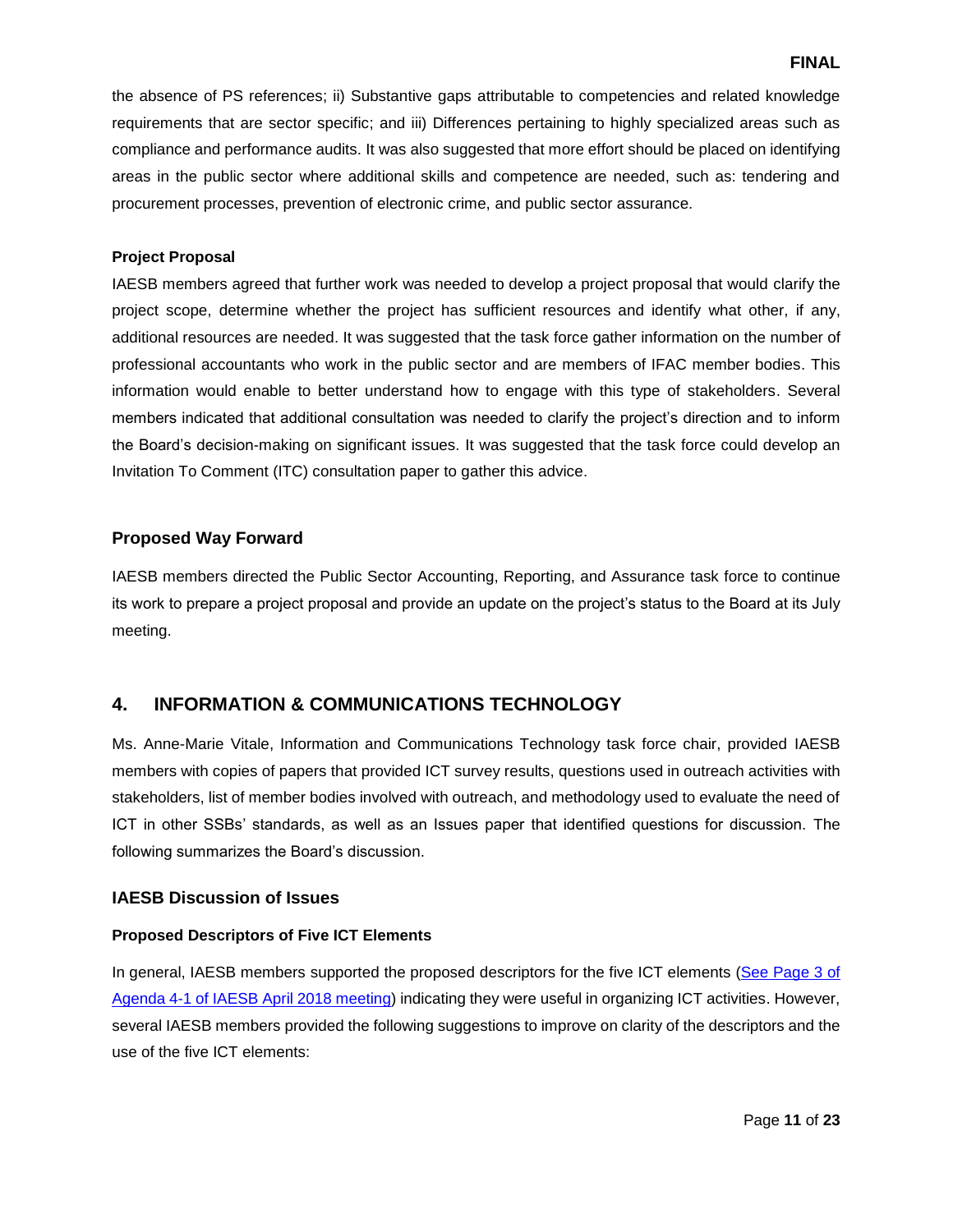- Re-order the five ICT elements which might enhance readers' understanding of each element in context of an ICT process;
- Ensure that each ICT element acts as an umbrella that captures ICT activities relevant to roles performed by professional accountants;
- Include information technology programming and digital security in the digital acumen descriptor;
- Use ICT elements as a bridge or framework to introduce learning outcomes; and
- Remove the word, professional, from the phrase professional judgment in the business acumen element so as to acknowledge the perspective of general business rather than that of a professional accountant.

## **Information Gathering Activities**

In general, IAESB members indicated that information gathering activities from key IAESB stakeholders were sufficient as described [\(See Page 10 of Agenda Item 4 of IAESB April 2018 meeting\)](http://www.iaesb.org/system/files/meetings/files/Agenda-4-Information-Communications-Technology.pdf). However, several members suggested consulting with: other professions, members of the banking sector, members of Inspection teams from government agencies, and data scientists. IAESB members observed that in some instances stakeholders might be in a mode of reacting rather than leading because of the complexity and frequency of ICT changes. It was suggested that a broad perspective for consultation was important because extant stakeholders might not be the primary audience because of changing business models.

## **Mapping ICT Elements to the IESs**

All IAESB members agreed that information gathering activities supported the view that competence areas and accompanying learning outcomes for ICT in the extant IESs were not capturing the skills needed by professional accountants working in a digital age.

In addition, IAESB members indicated that findings from the mapping of ICT elements confirmed the presence of deficiencies in the existing learning outcomes of extant IESs. However IAESB members suggested that descriptors of ICT elements should be finalized and mapping to the IESs completed before identifying the extent of changes to learning outcomes of extant IESs. It was suggested that a broader lens than an ICT lens should be used to evaluate the relevancy of certain learning outcomes within the extant IESs because of the inter-connectivity of skills among professional skepticism, behavioral competence, and ICT. Several members indicated that there were important implications to education programs when making changes to the learning outcomes, including appropriate upskilling of lecturers and reviewing curricula to determine what education topics may need to be removed. It was suggested that more information is needed to determine if ICT changes will be adequately addressed through changes to individual IESs or whether a new IES on ICT should be developed.

# **Proposed Milestones and Timeline**

IAESB members indicated that the proposed timeline was aggressive. It was suggested that the project milestones and timeline should be reviewed to ensure enough time for the task force to provide sufficient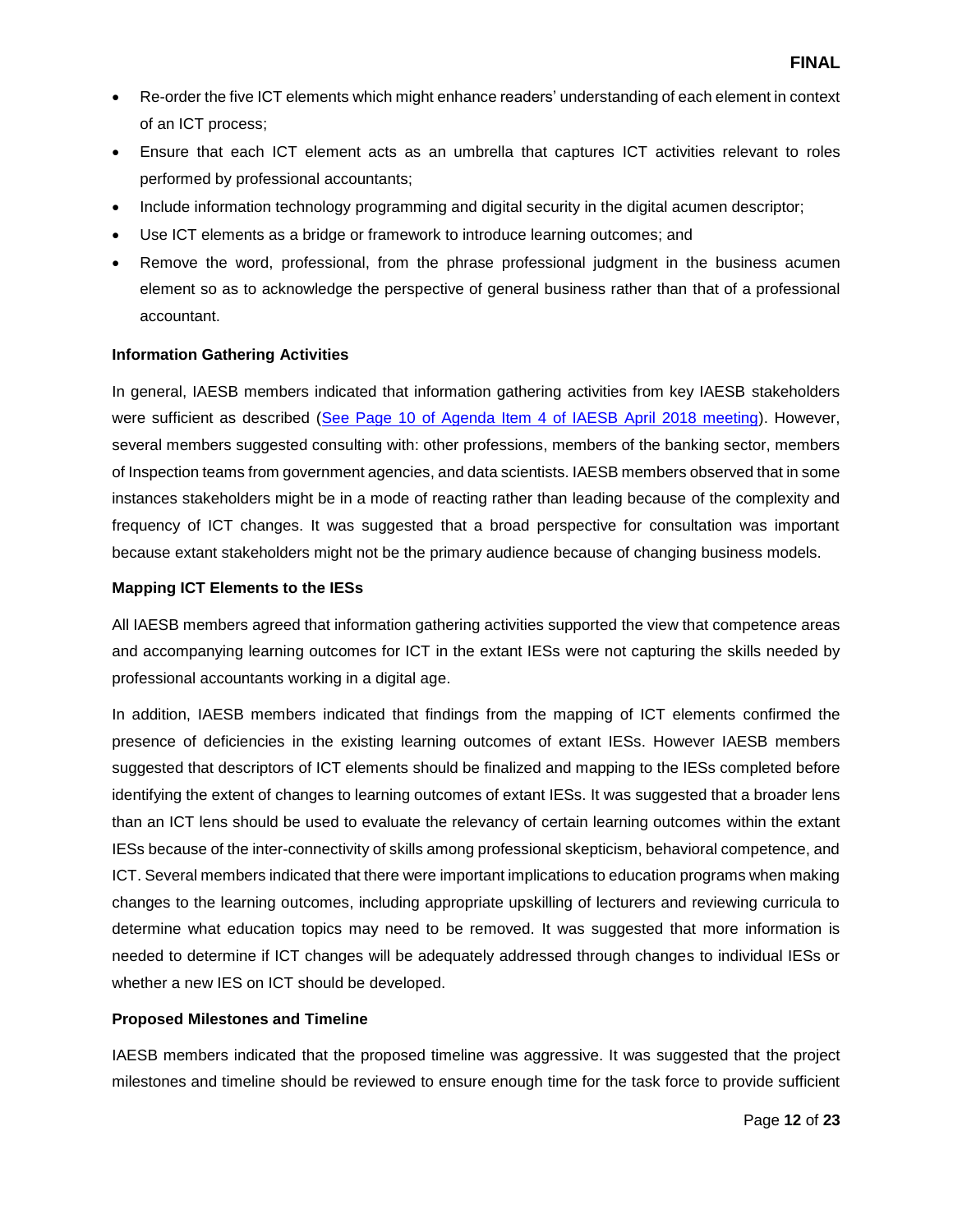evidence to evaluate whether extant IESs are fit for purpose and identify standard development activities that are responsive to the needs of stakeholders. Several members indicated that consultation was needed to better understand what implementation materials were needed to support PAOs.

## **Proposed Way Forward**

The IAESB directed the ICT Force to continue work on finalizing its findings from ongoing consultations and on mapping ICT skills in the 5 ICT elements with the aim of developing an Issue paper that brings recommendations on possible standards development activities for Board discussion at its July meeting.

# **5. PROFESSIONAL SKEPTICISM**

Mr. David Simko, Professional Skepticism task force chair, provided IAESB members with copies of two personal perspectives articles and two thought leadership articles on professional skepticism, a summary of the professional skepticism survey results, a plan to request examples of good practices, an IESBA consultation paper, as well as an Issues paper that updated on task force activities since October 2017 IAESB CAG meeting and provided questions for discussion. The following summarizes the Board's discussion.

## **IAESB Discussion of Issues**

#### **Activities of Other Standard Setting Boards**

IAESB members indicated that there were no fatal flaws with the proposed IESBA Consultation Paper, Professional Skepticism – Meeting Public Expectations (See [Agenda Item 5-8 of the April 2018 IAESB](http://www.iaesb.org/system/files/meetings/files/5-8-IESBA-Consultation-Paper-04.02.18-v3.pdf)  [meeting\)](http://www.iaesb.org/system/files/meetings/files/5-8-IESBA-Consultation-Paper-04.02.18-v3.pdf). It was suggested that the formulation of question 5 should be revisited because the IAASB definition is being used to start the consultation on the defining professional skepticism for all professional accountants.

In general, IAESB members supported a response to the consultation paper. However, members indicated that the response should not undermine the credible work done by the Professional Skepticism Work Group that was composed of members from the three SSBs. In addition, several members indicated that the response should emphasize the Board's education perspective in IES 4; that is, professional skepticism should be interpreted as applying to the broader context of a role as a professional accountant. Some members also indicated that a new definition of professional skepticism that applies to all professional accountants could bring more confusion to education programs and the Board should be prepared to address any implications of a new definition to education stakeholders with implementation support materials.

#### **Board Update Items**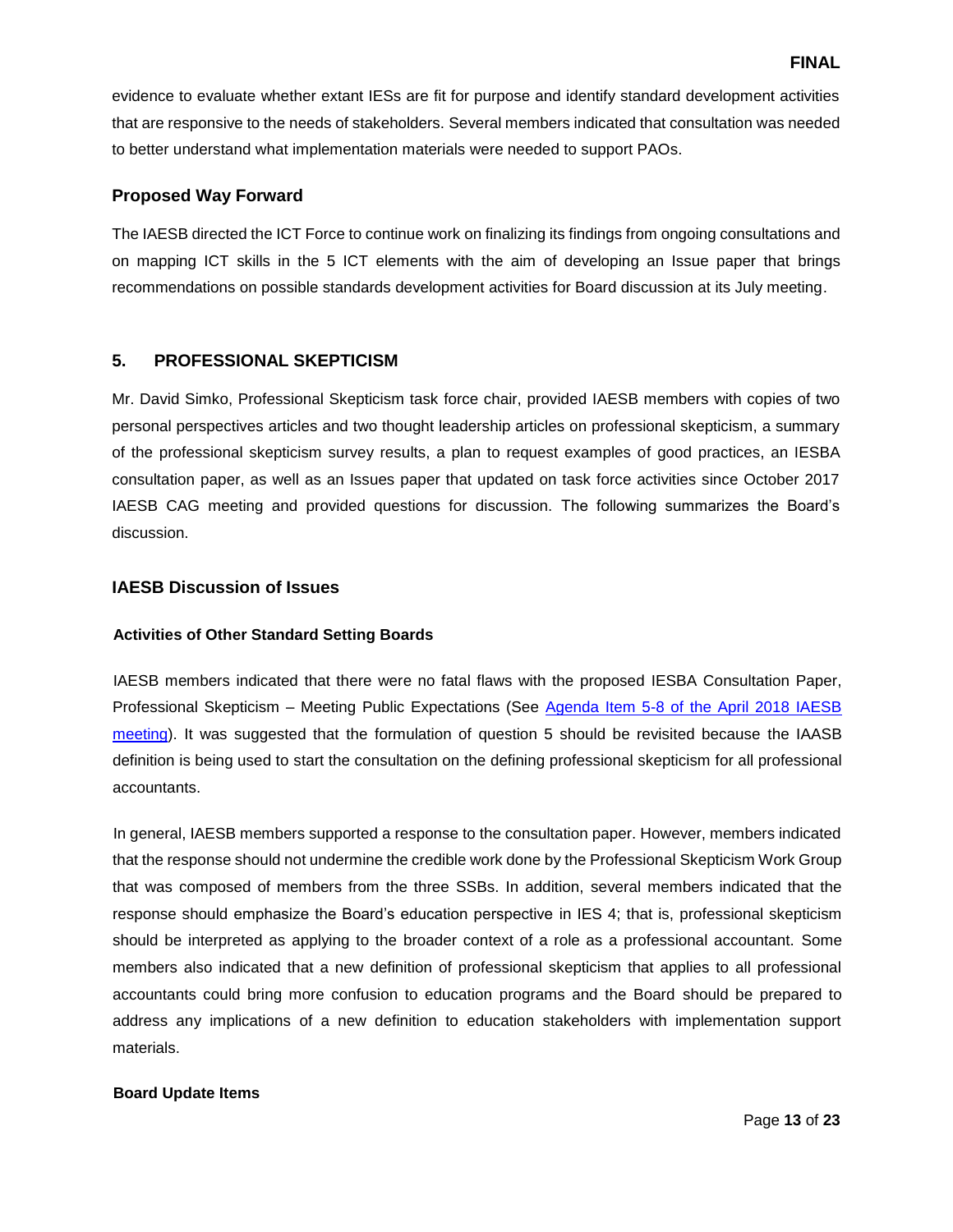IAESB members noted the progress that task force members have made on developing implementation support material from the report on professional skepticism literature. In particular, Board members expressed support for: i) publishing two personal perspectives articles and developing two thought leadership articles resulting from the report on professional skepticism literature; and ii) using the report on professional skepticism literature and survey results to inform the task force's analysis of the learning outcomes in IESs 2, 3, 4, and 8 (See Agenda Items [5-2,](http://www.iaesb.org/system/files/meetings/files/5-2-Thought-Leadership-Role-of-Bias-in-PS_FINAL.pdf) [5-3,](http://www.iaesb.org/system/files/meetings/files/5-3-IAESB-Thought-Leadership-How-Can-WE-Become-Better-Skeptics_Draft.pdf) [5-4,](http://www.iaesb.org/system/files/meetings/files/5-4-How-Professional-Skepticiism-Applies-to-All-Accountants.pdf) [5-5,](http://www.iaesb.org/system/files/meetings/files/5-5-Professional-Skepticism-and-Ethics.pdf) and [5-6](http://www.iaesb.org/system/files/meetings/files/5-6-PS-Survey-Results-Combined-and-Separate_-v2.pdf) of the April 2018 IAESB meeting).

#### **Examples of Good Practices**

IAESB members supported the CAG members' comments on gathering examples of good practices from selected universities and academic networks on approaches used to develop the skills that support the application of professional skepticism as part of IPD and CPD, including evaluation and assessment of critical thinking and underlying skills for professional skepticism. IAESB members also suggested that good practices should be collected from member bodies. In addition, information on deficiencies in the application of audit skills and competencies can be obtained from regulators' disciplinary orders such as PCAOB's disciplinary orders reached with registered firms, non-USA firms, and associated persons. These examples show deficiencies in the application of professional skepticism by auditors in an audit environment. It was also suggested that examples of assessment practices could be obtained from materials of publishing houses. Some members indicated that guidance on the assessment of achievement of learning outcomes was needed for improved implementation by PAOs.

# **Proposed Way Forward**

The IAESB Chair indicated that he will respond to the IESBA Consultation Paper to express the view that "professional skepticism", however defined, applies to every professional accountant and not just to auditors. The Professional Skepticism task force was asked to prepare an Issues paper that brings the findings on the gap analysis on learning outcomes in the IESs and any resulting recommendations on possible standards development activities for Board discussion at its July meeting.

# **6. PROFESSIONAL SKEPTICISM – BEHAVIORAL COMPETENCE**

Mr. Bernard Agulhas, Behavioral Competence task force chair, provided IAESB members with an Issues paper that included discussion questions on the project's problem statement, proposed definition, use of competency frameworks, feedback from regulators, and use of skills buckets. The following summarizes the Board's discussion.

# **IAESB Discussion of Issues**

#### **Definition of Behavioral Competence**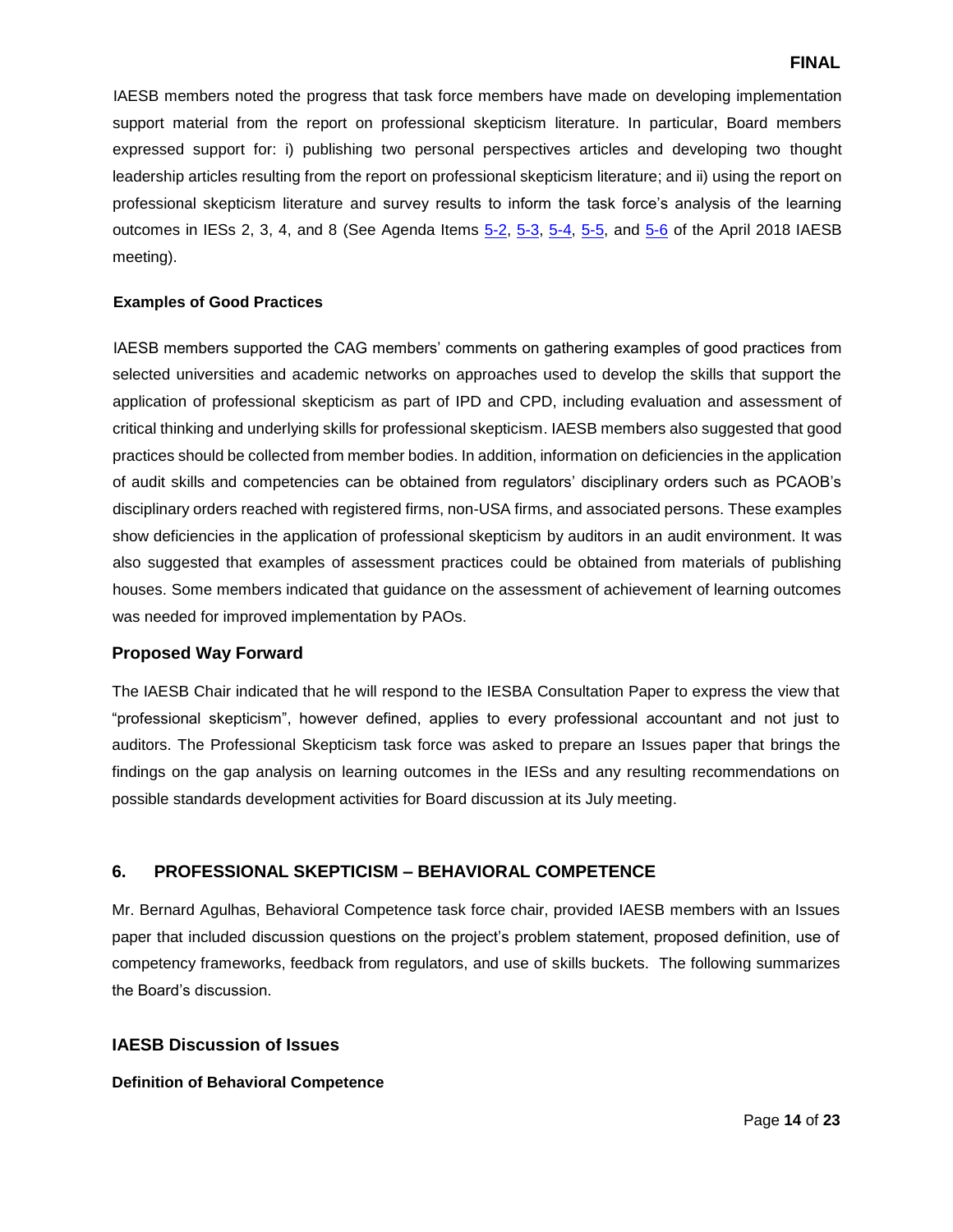IAESB members agreed with CAG members' view that the task force should focus its work in the immediate term on performing a gap analysis on skills and behaviors for behavioral competence in the IESs. The findings of this work would then better inform the task force's efforts in determining whether a more robust definition of behavioral competence is needed. Several IAESB members suggested that it was appropriate to focus on identifying behaviors and referred to the work by the IESBA on revising the Code of Ethics. It was suggested that it would be helpful to distinguish whether these behaviors are common to other professions or are unique to the accountancy profession.

#### **Use of Competence Frameworks**

IAESB members supported the view that more visibility should be given to the concept of behavioral competence in the IESs. In general, IAESB members also supported the need for further investigation to identify competencies and behaviors by undertaking a review of competence frameworks. However, several IAESB members suggested that the task force should first leverage the information collected by the ICT and Professional Skepticism task forces. Other members suggested that the task force consult with the Common Content Group, IESBA, and the AACSB on their work on identifying behaviors and good practices.

#### **Feedback from Regulators**

IAESB members noted the feedback obtained from the initial outreach with regulators (See [Agenda Item](http://www.iaesb.org/system/files/meetings/files/6-1-Behavioral-Competence-Task-Force-Update-Paper.pdf)  [6-1 of the April 2018 IAESB meeting\)](http://www.iaesb.org/system/files/meetings/files/6-1-Behavioral-Competence-Task-Force-Update-Paper.pdf). Some members suggested this feedback could also be enhanced by consulting FRC-UK's findings from reviews of audit engagements of corporate financial statements. It was suggested that IES 7 could do more in promoting the need to refresh professional accountants' sensitivity to ethical issues. Several members suggested that the skills and behaviors identified in this area might be validated with the assistance of the IESBA members.

#### **Proposed Way Forward**

The IAESB Chair directed the Behavioral Competence task force to coordinate with the ICT and Professional Skepticism task forces so as to leverage information from their consultations and work on developing an inventory of skills and behaviors. Once this information is analyzed the IAESB Chair asked the task force to prepare a work plan for IAESB discussion.

# **7. IAESB SHAKEHOLDER ENGAGEMENT AND COMMUNICATIONS**

Mr. Greg Owens, SEC work group chair, provided IAESB members with copies of papers on Detailed IAESB Activities, Draft Engagement and Communications Plan, as well as an Issues paper that identified questions for discussion. The following summarizes the discussion of IAESB members.

# **Discussion of Issues**

**Update of Activities**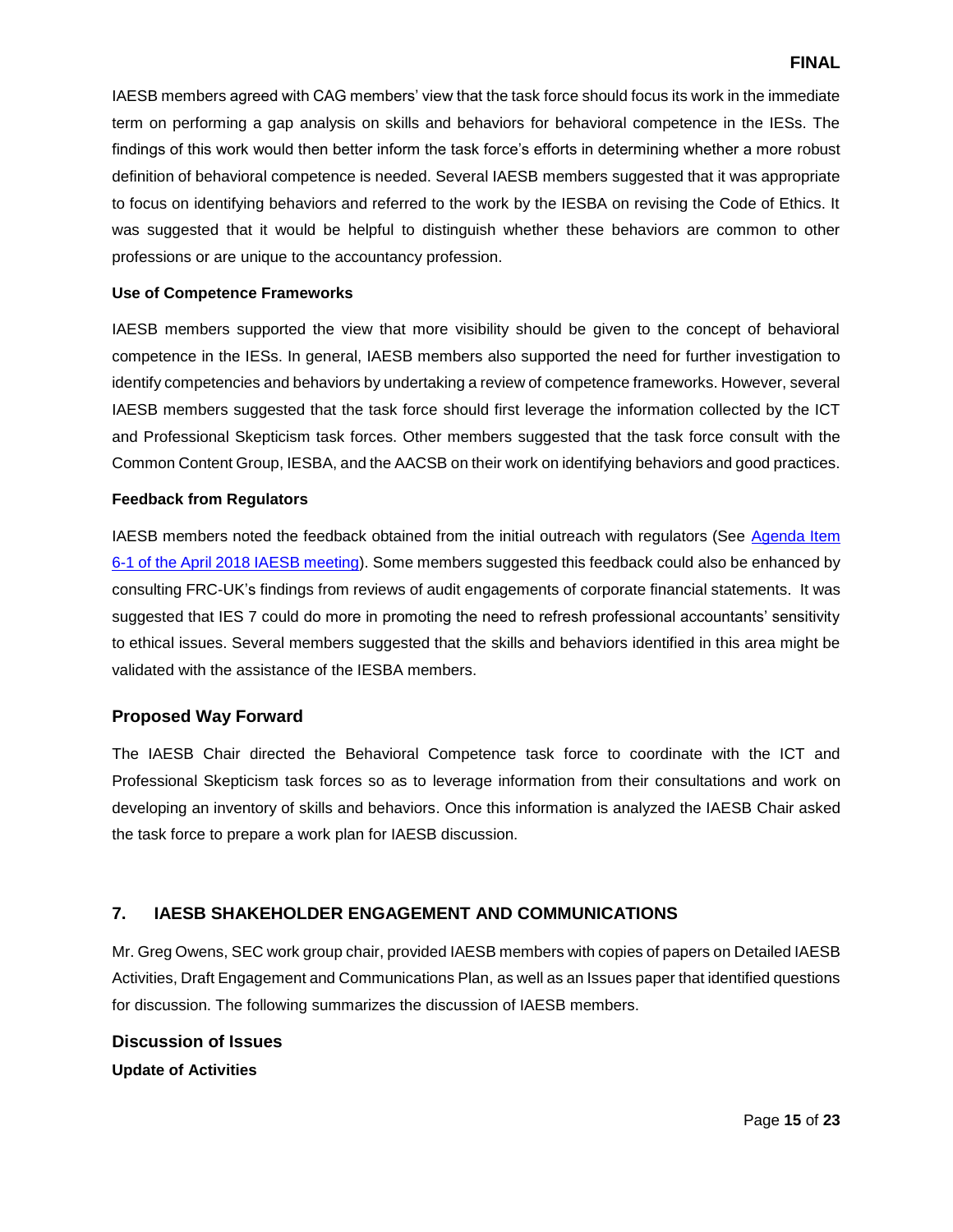IAESB members noted the SECWG's update on its activities and deliverables (See [Appendix A of Agenda](http://www.iaesb.org/system/files/meetings/files/7-1-SECWG-Issues-Paper_0.pdf)  [Item 7-1](http://www.iaesb.org/system/files/meetings/files/7-1-SECWG-Issues-Paper_0.pdf) and [Agenda item 7-2](http://www.iaesb.org/system/files/meetings/files/7-2-Appendix-B-Detailed-Activities-Grid_0.pdf) of April 2018 IAESB meeting). IAESB members also expressed support for the SECWG's list of planned activities and deliverables for 2018.

## **Engagement and Communications Plan**

IAESB members supported the SECWG's initiative to develop an IAESB Engagement and Communications Plan (ECP). IAESB members suggested that the objectives of the proposed ECP should be reviewed to recognize the following themes: i) issuing information; ii) gathering information; and iii) promoting two-way dialogue. It was also suggested that the plan provide more detail for the following areas: i) explain how the engagement and communications activities will be maintained; ii) explain how reactions from target audiences will be obtained; iii) describe the resources needed to ensure the plan is sustainable and kept up-to-date. It was suggested that the Board needed to be more proactive in engaging and communicating with its stakeholders, as well as to improve its structuring and prioritizing messages to its stakeholders. Several IAESB members also suggested the need to clarify the boundaries of work being done by the ISWG and the SECWG.

# **Proposed Way Forward**

The IAESB Chair directed the SECWG to continue its planned activities and deliverables, including its work on developing the ECP. The IAESB Chair asked the SECWG to prepare a progress report on the ECP for the Board's discussion at its July meeting.

# **8. MAINTENANCE OF IMPLEMENTATION SUPPORT MATERIALS**

Mr. Isaac Njuguna, Implementation Support Work Group (ISWG) Chair, provided IAESB members with copies of papers on Content Layout and Visual Aids of Selected Guidance Material, Web Analytics on Usage of Support Materials, as well as an Issues paper that identified questions and proposals for discussion. The following summarizes the IAESB members' discussion.

#### **Discussion of Issues**

# **Drafting Guidelines for Implementation Support Material**

In general, IAESB members supported the initiative to develop drafting guidelines to prepare ISMs because it addresses issues of consistency and branding among products. IAESB members, however, provided the following suggestions for consideration:

- Develop templates from drafting guidelines that describe needed editorial details, such as font size and styles for references, tables and schedules;
- Develop a flow diagram for the editorial process and identify responsibilities of IFAC Communications staff and reviewers for areas of graphical design, permissions, and writing styles;
- Provide guidance on tagging support materials;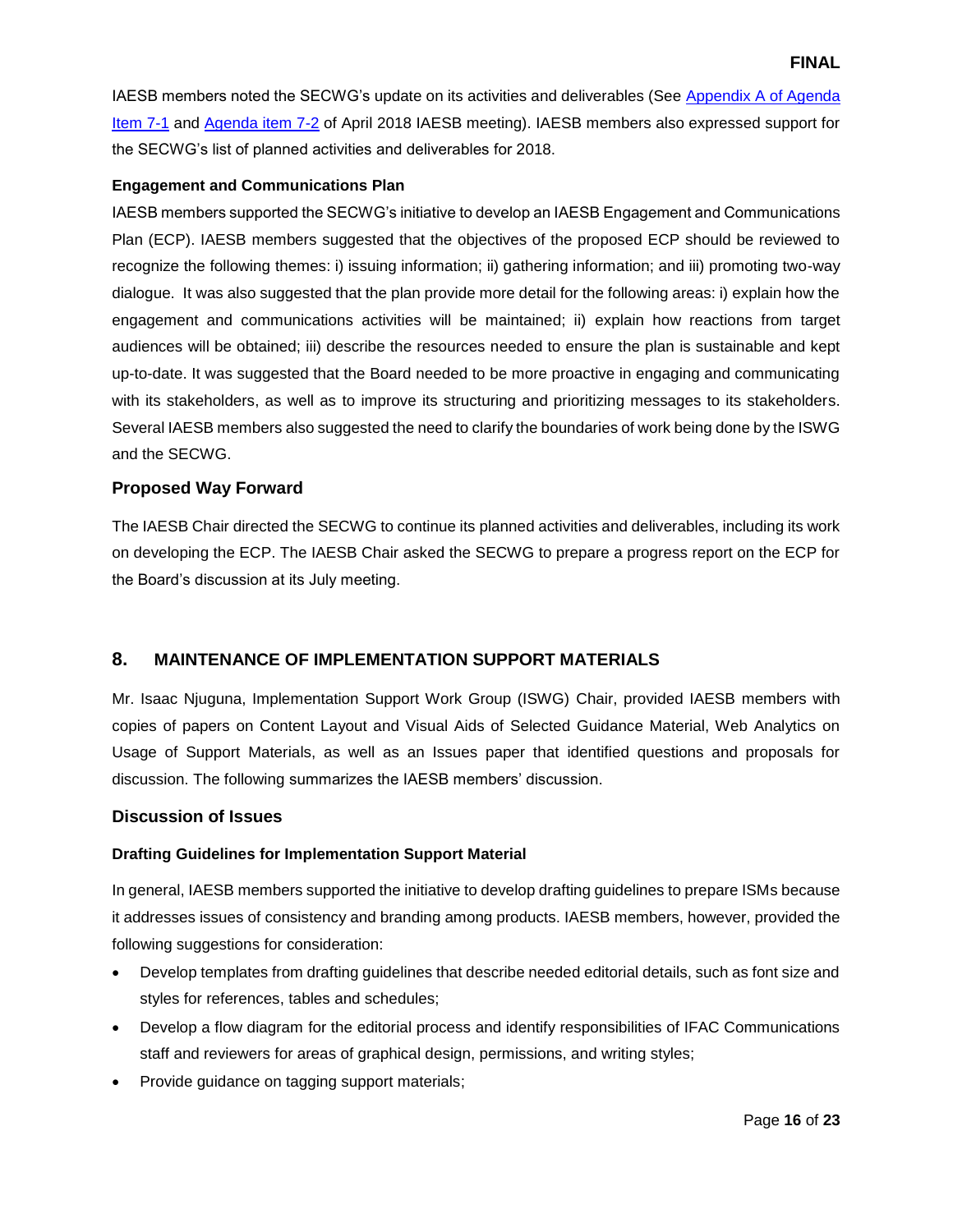- Determine whether combining drafting guidelines into one document (One-stop shopping) for all pronouncements is feasible;
- Determine what is in the range of materials (e.g., personal perspectives articles, interpretation guidance) that falls within implementation support materials;
- Use shared portal to facilitate access of drafting guidelines for authors;
- Clarify what remains relevant support materials from existing guidance materials for the IESs;
- Develop guidelines for the production and use of video materials; and
- Perform further piloting of "webpage hits" to better understand the data gathered and its implications on further projects on developing ISMs.

# **Proposed Way Forward**

The IAESB Chair directed the ISWG to prepare an Issue paper that provides recommendations on which of the existing guidance materials need to be withdrawn now, replaced or refreshed for IAESB discussion at its July meeting.

# **9. IAESB 2019-2020 WORK PLAN**

IAESB members noted Mr. Austin's presentation on an overview of the next IAESB Work Plan, including extant and potential projects scheduled for the period of 2018 to 2020 (Se[e Agenda Item 8 of the April 2018](http://www.iaesb.org/system/files/meetings/files/Agenda-8-IAESB-2019-2021-Work-Plan.pdf)  [IAESB meeting\)](http://www.iaesb.org/system/files/meetings/files/Agenda-8-IAESB-2019-2021-Work-Plan.pdf). IAESB members questioned whether preparations were in place to replace those members who are stepping off the Board at the end of December 2018. Mr. Austin indicated that he was currently working with IFAC's Nominations Committee members to interview candidates and that a list of final candidates would be endorsed by IFAC and then approved by the PIOB at their September meetings. Mr. Austin reported that the terms of successful candidates come into effect at the beginning of 2019, but he will be reaching out to them before to begin their orientation process into the Board's projects and activities. Dr. Pierce confirmed the Chair's description of the nominations process and indicated that a PIOB representative oversees the nominations process before the final list of successful candidates is presented to the PIOB for approval.

# **Proposed Way Forward**

The IAESB Chair asked the Steering Committee to refine the proposed work plan with a view to sharing an enhanced version showing current projects, possible projects, and Task Force Chair and Secretary succession plans at the July meeting.

# **OTHER MATTERS OF INTEREST**

# **10. IAESB AND OTHER IFAC DASHBOARD REPORTS**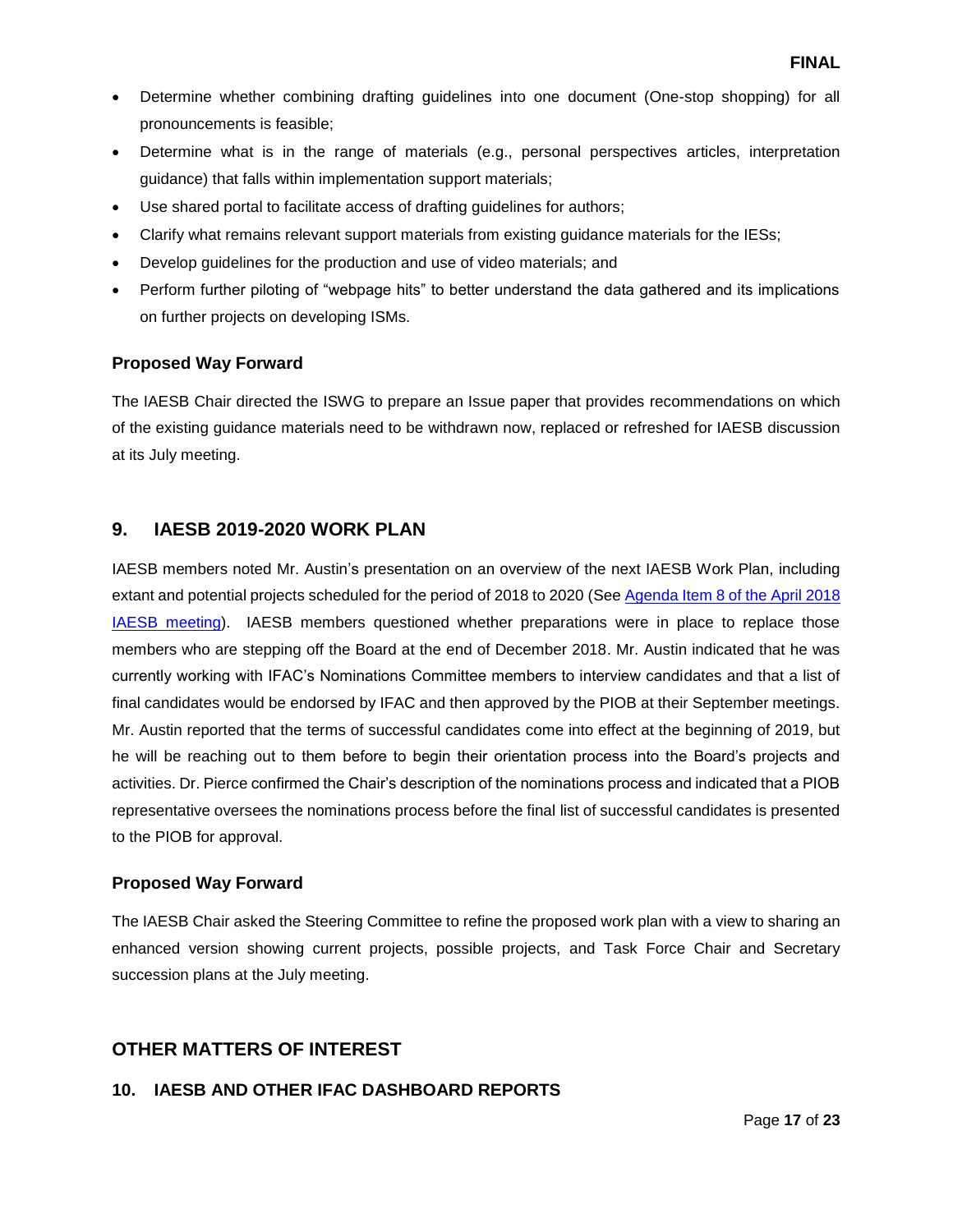The IAESB received and noted the Dashboard reports on the activities of the Standard-setting Boards supported by IFAC. It was noted that the IESBA is expecting to issue its consultation paper on professional skepticism in May and will also be conducting 3 global roundtables on its consultation paper on professional skepticism in Washington, D.C., USA (June 11), Paris, France (June 15) and Tokyo, Japan (July 12). IAESB members were asked to forward a list of their speaking engagements to IAESB staff.

# **11. DRAFTING WORKING GROUP- PROGRESS REPORT**

Dr. Bruce Behn, Drafting Working Group (DWG) member, reported that the following activities were performed by members of the DWG for the period since the November 2017 IAESB meeting:

- Assisted with the finalization of drafting guidelines for IAESB's implementation support material;
- Reviewed and provided editorial suggestions on the following thought leadership materials:
	- o Personal Perspectives article, No Accounting Education is Complete without Values, Ethics, & Attitudes;
	- o Personal perspectives article, How Professional Skepticism Applies to All Accountants;
	- o Personal Perspectives article, Promoting Trust for Sustainable Growth;
	- o Accounting Education article, Role of Bias in Professional Skepticism;
	- o Accounting Education article, How Can We Become Better Skeptics? and
- Reviewed and provided editorial suggestions of revised Exposure Draft (April 16, 2018) of IES 7, Continuing Professional Development.

Dr. Behn noted that the development of the consultation paper on IES Target Audience has been deferred until the July 2018 IAESB meeting. He indicated that the DWG looks forward to assist in finalizing the draft version of IES 7 for approval and publication.

# **12. ENVIRONMENTAL SCAN AND EMERGING EDUCATION ISSUES**

IAESB members received a presentation from Ms. Rania Uwaydah Mardini on emerging educational issues in Lebanon. The presentation (See [Agenda Item 12 of the April 2018 IAESB meeting\)](http://www.iaesb.org/system/files/meetings/files/Accountancy-in-Lebanon.pdf) covered an overview of the accounting environment within Lebanon, including the Lebanese Association of CPAs (LACPA); the status of Initial Professional Development, LACPA examination process, Continuous Professional Development, and academic accounting education; and an update on some of the challenges that the accountancy profession in Lebanon is facing in implementing the IESs, IFRSs, ISAs, and IPSASs.

IAESB members thanked Ms. Uwaydah Mardini for her informative presentation on emerging education issues in Lebanon. Several members requested further clarification on the rationale for setting the age of 21 as an entry requirement and whether examination pass rates were also reported in terms of first-time writers and repeat writers. It was suggested that gathering good practices, monitoring the effectiveness of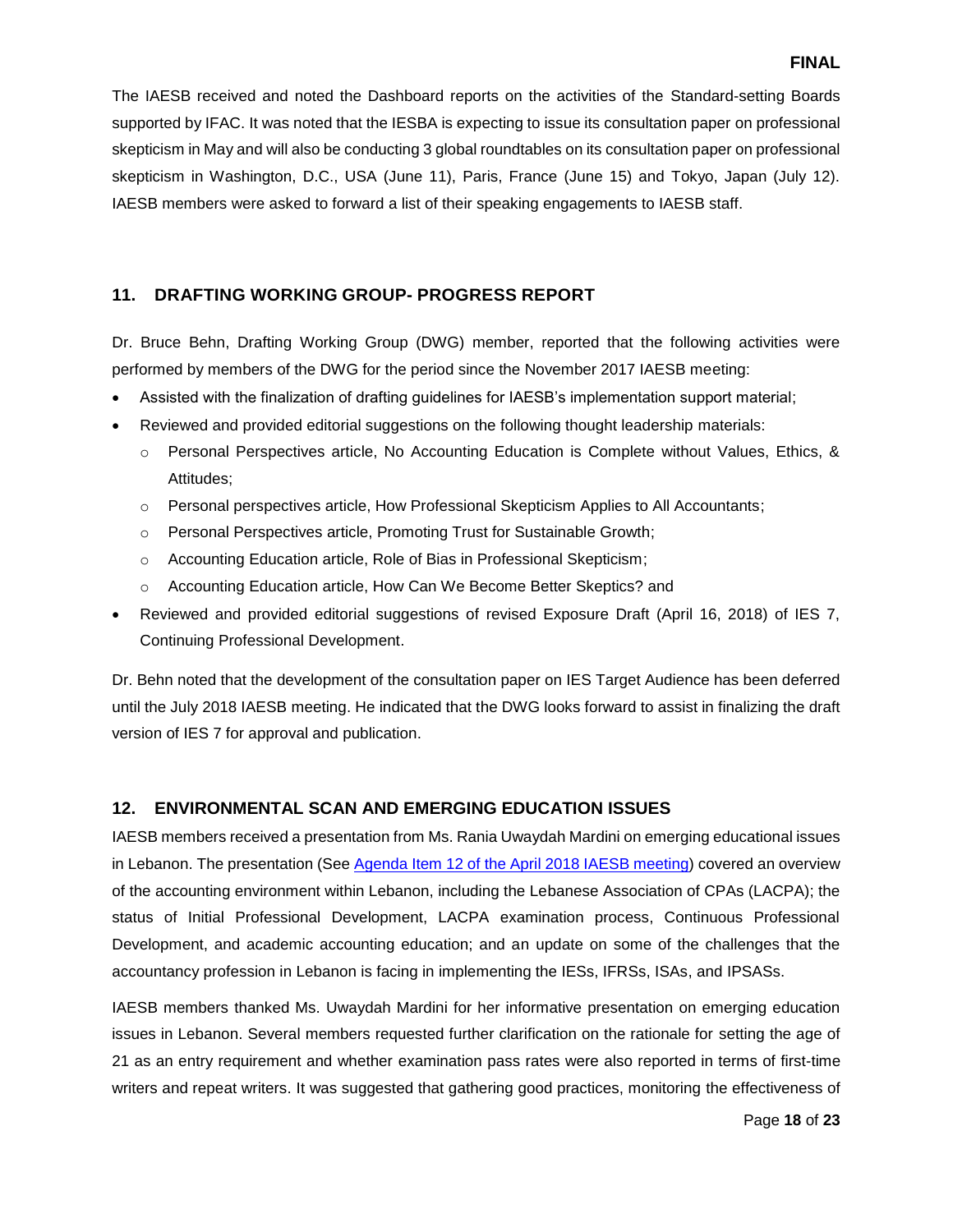training practices by public accounting firms and other training providers, as well as in-depth analyses of examinations data provide the means to benchmark performance and improve learning and development practices. Some members also commented on the benefits of having an independent oversight body, other than the accounting member organization, acting in the capacity of regulator to monitor and enforce the implementation of standards and processes such as CPD and quality assurance inspections. IAESB members also pointed to some of the successful initiatives in educating on the prevention of corruption and improving transparency in reporting financial information.

# **FUTURE MEETINGS & OTHER BUSINESS**

# **13-1. FUTURE MEETINGS**

The IAESB Chairman reminded members that their next formal meeting would be held in New York, USA on July 11 and 12, 2018. The CAG and Board are also scheduled to meet in 2018 as follows:

- September 13 and 14 CAG meeting in New York, USA; and
- October 24-26 IAESB meeting in New York, USA.

# **13-2. UPDATE ON COMPLIANCE ADVISORY PANEL**

IAESB members noted the IFAC Compliance Advisory Panel's report entitled, International Standards: 2017 Global Status Report (See [Agenda Item 13-2a of the April 2018 meeting\)](http://www.iaesb.org/system/files/meetings/files/13-2-International-Standards-2017-Global-Status-Report-FINAL.pdf), and the Information paper on Revised Definition of Compliance Advisory Panel's IES Adoption (See [Agenda Item 13-2b of the April](http://www.iaesb.org/system/files/meetings/files/13-2B-Revised-Definition-for-IES-Adoption.pdf)  [2018 meeting\)](http://www.iaesb.org/system/files/meetings/files/13-2B-Revised-Definition-for-IES-Adoption.pdf). Dr. Brian McGuire (Post Effective Date Implementation Review task force chair) indicated that Mr. Joseph Bryson, IFAC Director on Quality and Development, would provide a presentation on the 2017 Global Status Report at the July IAESB meeting.

# **14. PIOB REPRESENTATIVE'S REPORT**

In her closing comments, Dr. Aileen Pierce, PIOB representative, congratulated IAESB members on another very interesting Education Standards Board meeting, with some very important topics being addressed. As always, the Board was inclusive and highly engaged. These two aspects led to rich discussions which were thought-provoking and probing, as appropriate. Progress has been made on the key IES 7 project and plans for other significant projects – ICT and PS – are becoming more focused. These improvements were seen as good progress although a substantial amount of work will be required between now and July to deliver on what most stakeholders want: a robust and timely education response to PS and ICT issues highlighted by both the profession and the regulatory community.

In addition to acknowledging progress made this week, Dr. Pierce addressed two further points: collaboration with other SSBs and resources.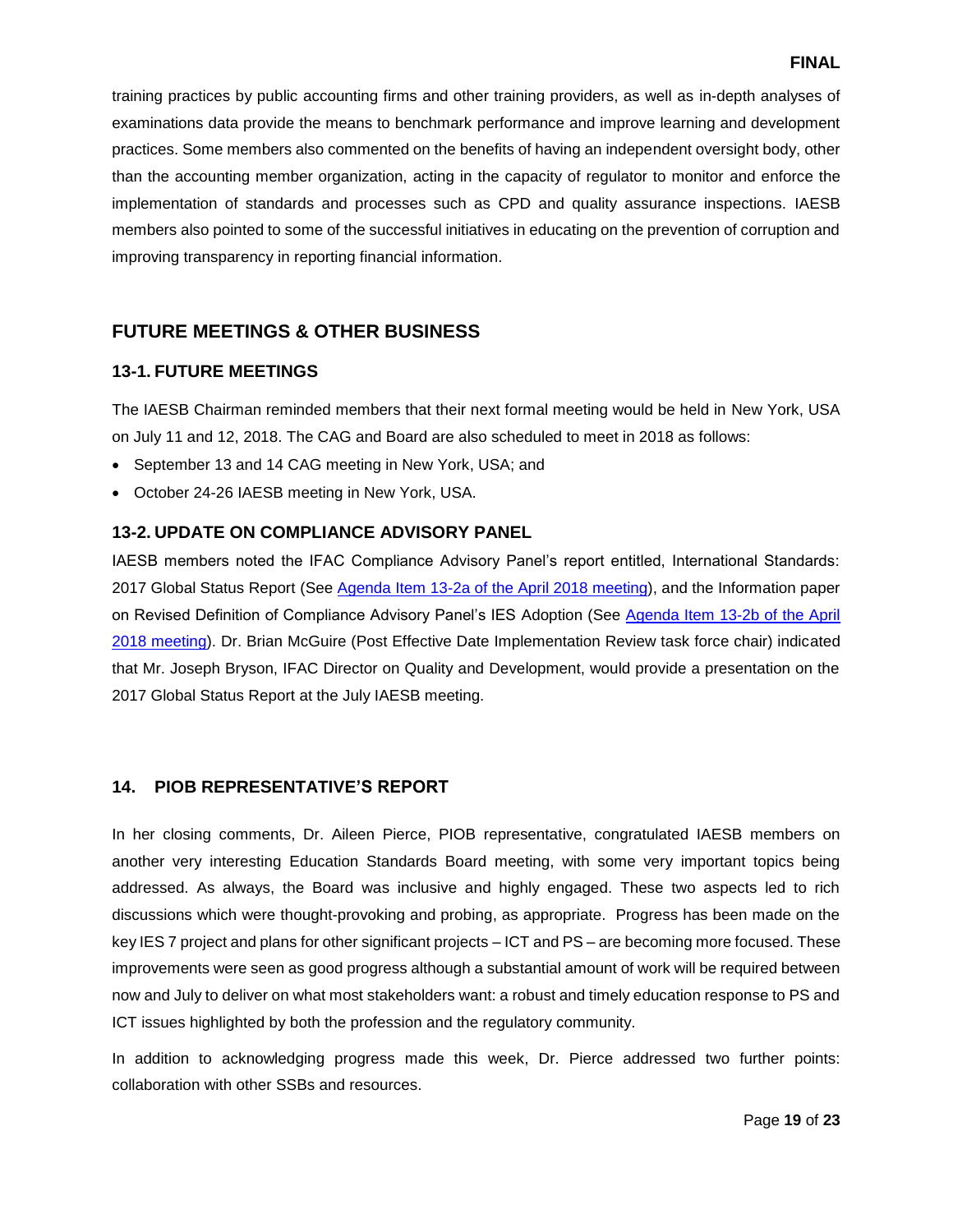Dr. Pierce made explicit mention of cross-SSB collaboration within the SSB environment, it is undoubtedly a challenge to make this effective and real. In recent times, the creation of the PSWG was a positive step; its early 'death' was almost a tragedy (!); the ongoing conversations at TF Chair level offer a thread of optimism; the confusion and misunderstanding demonstrated at this meeting around the level of education input into the IESBA PS Consultation Paper and/or the IAESB's shared responsibility for the PS Consultation Paper is evidence of the potential to misrepresent and/or misunderstand the extent of collaboration. There are encouraging signs outside of IAESB meetings, e.g., at a recent IESBA meeting she noted increased references to the importance of collaborating with IAESB and other Boards on key aspects of new ethics requirements. However, formal steps have been taken to put collaboration between IAASB and IESBA on a more structured footing, as evidenced by the joint meeting last summer where protocols for working together on specific topics were discussed. In fairness, informal collaboration began between those two Boards long before a formal structure was proposed. Dr. Pierce summarized her point to the Board that emerging collaboration between education and ethics is fragile and under-developed. There is very limited evidence of even a fragile collaboration between IAESB and IAASB.

On the resources issue, PIOB continues to believe that the Education Standards Board is substantially under-resourced. The current plans and activities are impressive and Board members, TAs and CAG members must be congratulated for the evident commitment and contribution to delivering for this Board. However, a number of examples from this meeting (the list is not exhaustive) of where she sees significant challenges posed by limited resources include:

- Cross-collaboration with other SSBs;
- Moving the ICT project on in the progressive, forward-focused way aspired to by the TF;
- Capacity to develop comprehensive and targeted implementation guidance; and
- Quality control of thought leadership publications and implementation guidance.

Dr. Pierce fully acknowledged that neither Board members nor PIOB can individually influence allocation of resources to education. However, it was frustrating to hear references during these meetings to the adequacy of resources because of the (not disputed!) talent and commitment of volunteer time and effort. Dr. Pierce stated that she believes the Chair needs to fight for additional resources to deliver on the Board's strategy in a timely and quality way.

Mr. Austin thanked Dr. Pierce for her comments and her contributions to the IAESB's deliberations.

## **15. TERMINATION OF MEETING**

#### **Meeting Achievements**

Mr. Austin also thanked everyone for their contributions to the meeting. He indicated that excellent discussion and progress had been made by Board members in responding to the 8 objectives identified at the beginning of the meeting. He summarized the achievements of the meeting as follows, the Board: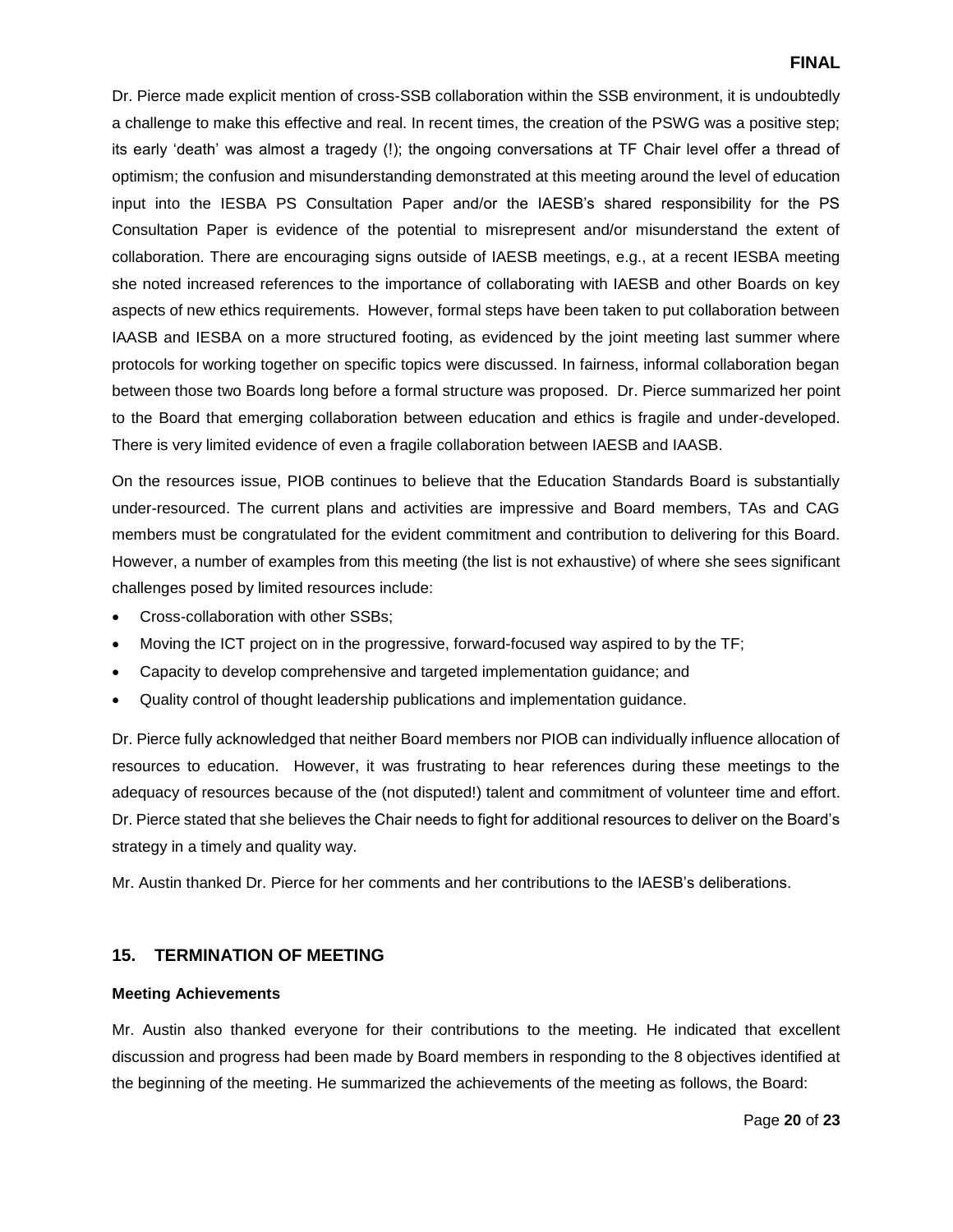- Deliberated and disposed of significant issues arising from respondents' comments on the IES 7 Exposure Draft and will conduct a page-by-page review of the document at the July meeting with the aim of obtaining its approval;
- Agreed a way forward to look at the efforts of task forces on ICT, professional skepticism, and behavioral competence to plan the work holistically to add to or expand competence areas and accompany learning outcomes in the current standards the ICT project proposal for developing thought leadership articles and gap analysis, including project timeline and milestones;
- Agreed a way forward for the task force on Public Sector Accounting, Reporting, and Assurance to prepare a project proposal;
- Agreed next steps for the ISWG on reporting to the Board at its July meeting on its investigation of which implementation support material products need to be withdrawn now, replaced or refreshed, as well to explore how to merge the drafting guidelines for Implementation Support Materials with work being done by the DWG and SECWG on drafting guidelines of other IAESB pronouncements;
- Endorsed next steps for follow up on recruiting a fixed-term IAESB position to assist in engagement and communications area while making use of IAESB volunteers' assistance;
- Endorsed further work to expand the proposed Engagement and Communications Plan for review by the Board while including the opportunity to engage with the IFAC Communications team at the July meeting; and
- Endorsed further work on expanding who and what are the activities, responsibilities, priorities, for the 2019-2020 work plan.

Finally, Mr. Austin indicated that the Board achieved successful engagement with the accountancy profession of Kenya and East African communities through the Accountancy Education Forum, two ICT roundtables and Young Accounting Professionals meeting. He also thanked Ms. Uwaydah Mardini for her presentation on emerging education issues in Lebanon.

# **Acknowledgments**

- Mr. Austin thanked FCPA Julius Mwatu, Chairman of the Institute of Certified Public Accountants of Kenya, and CPA Pius M. Nduatih, Secretary and Chief Executive of the Kenya Accountants and Secretaries National Examinations Board, for co-hosting of the IAESB and IAESB CAG meetings.
- He expressed his appreciation to Mr. Edwin Makori and his ICPAK staff, as well as to Mr. Isaac Njuguna and his KASNEB staff for their work in organizing this successful meeting, as well as for the excellent hospitality provided. Mr. Austin also thanked IFAC staff for their assistance in the preparations of the meeting.

Mr. Austin then wished all a safe journey home.

The meeting closed on Friday, (April 20<sup>th</sup>, 2018) at 12:14 hours.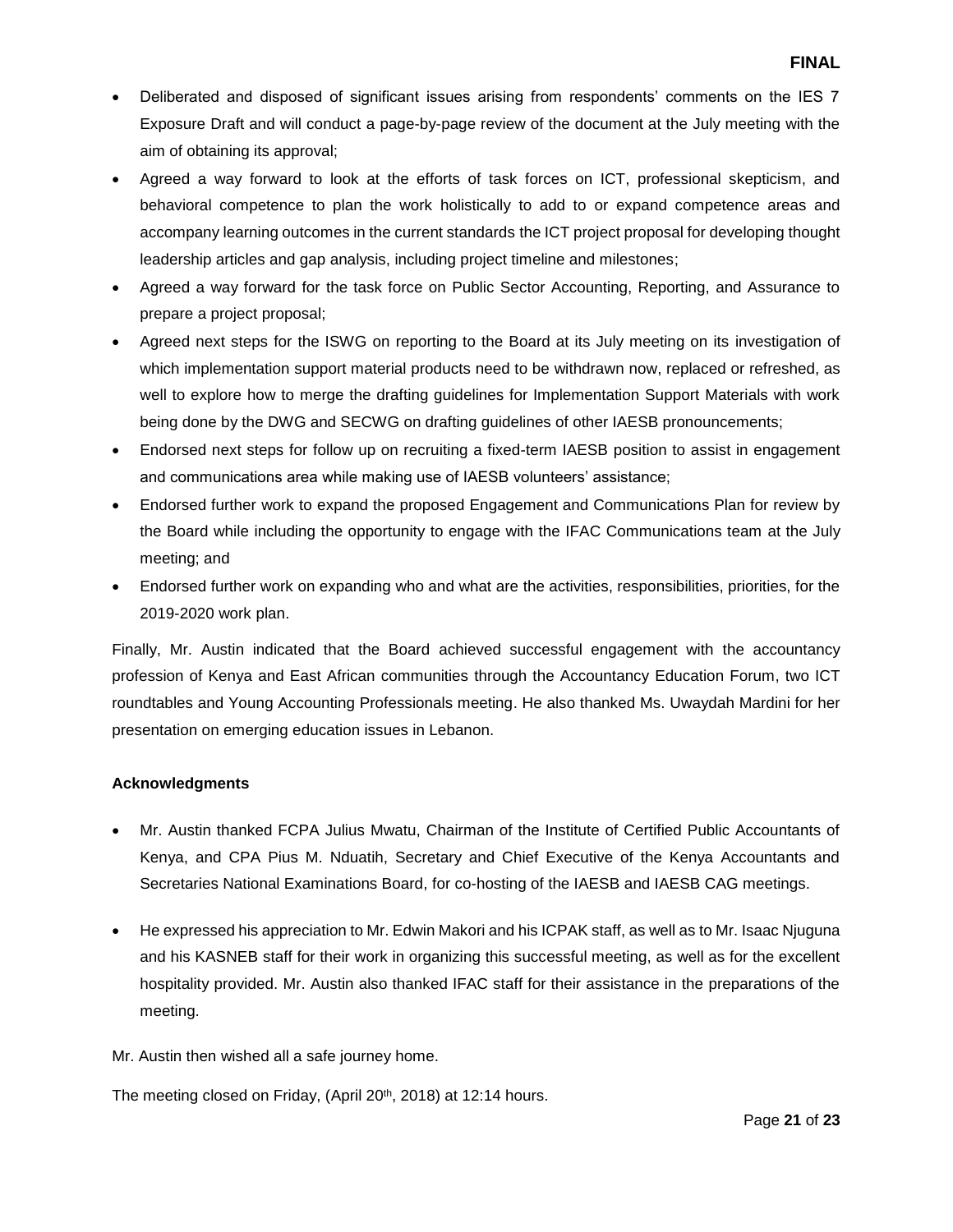Approved by Chairman: ………………………………………

Date: …………………………………………………………..